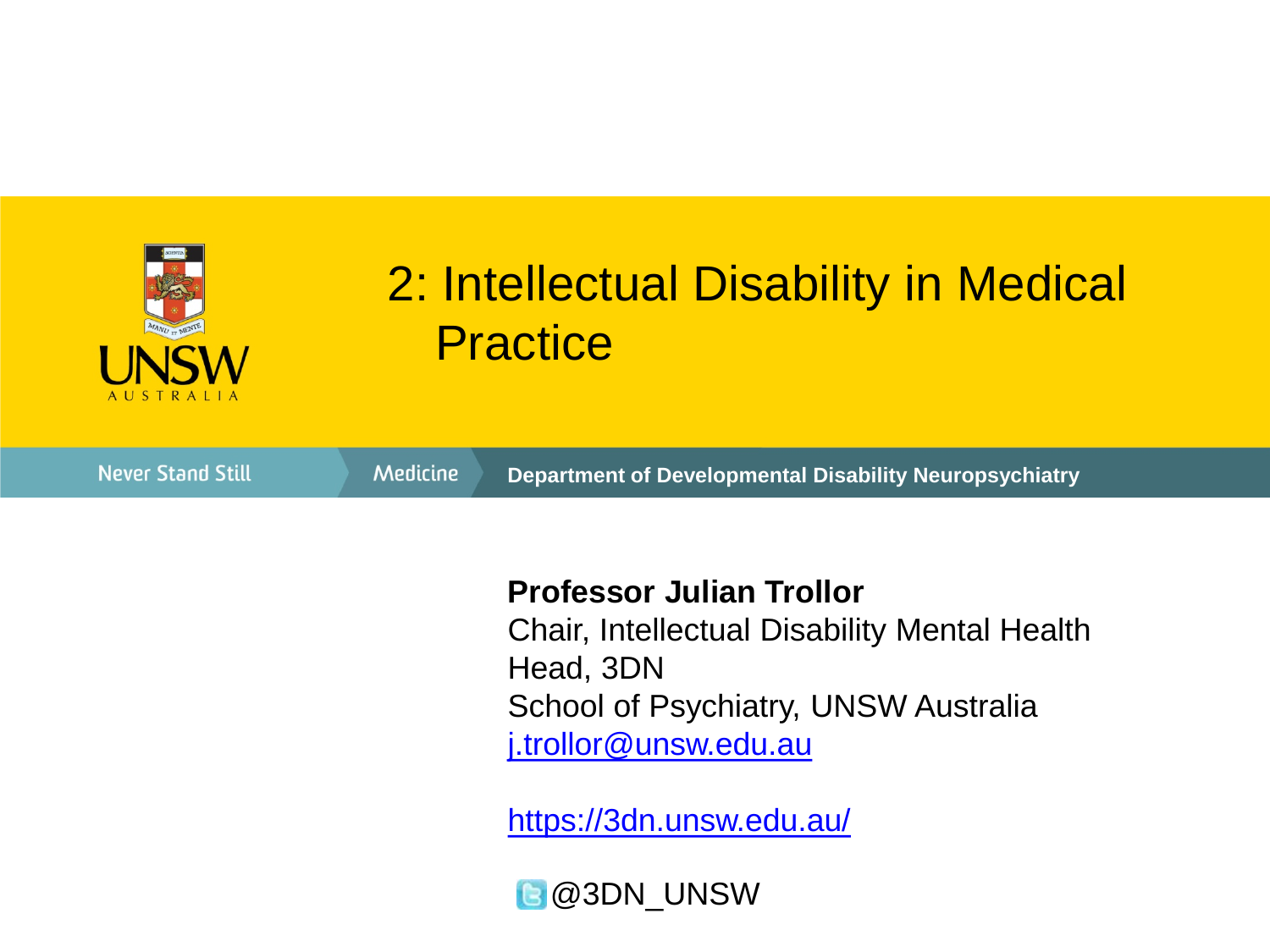# Intelligence/intellectual ability

- Refers to general capacity to engage in cognitive functions such as learning, reasoning, manipulating information, identifying patterns and relationships, problem solving, recall, planning etc
- Is complex and multifaceted
- Is assessed using one of several standardised tests for which the average population score (IQ) is 100



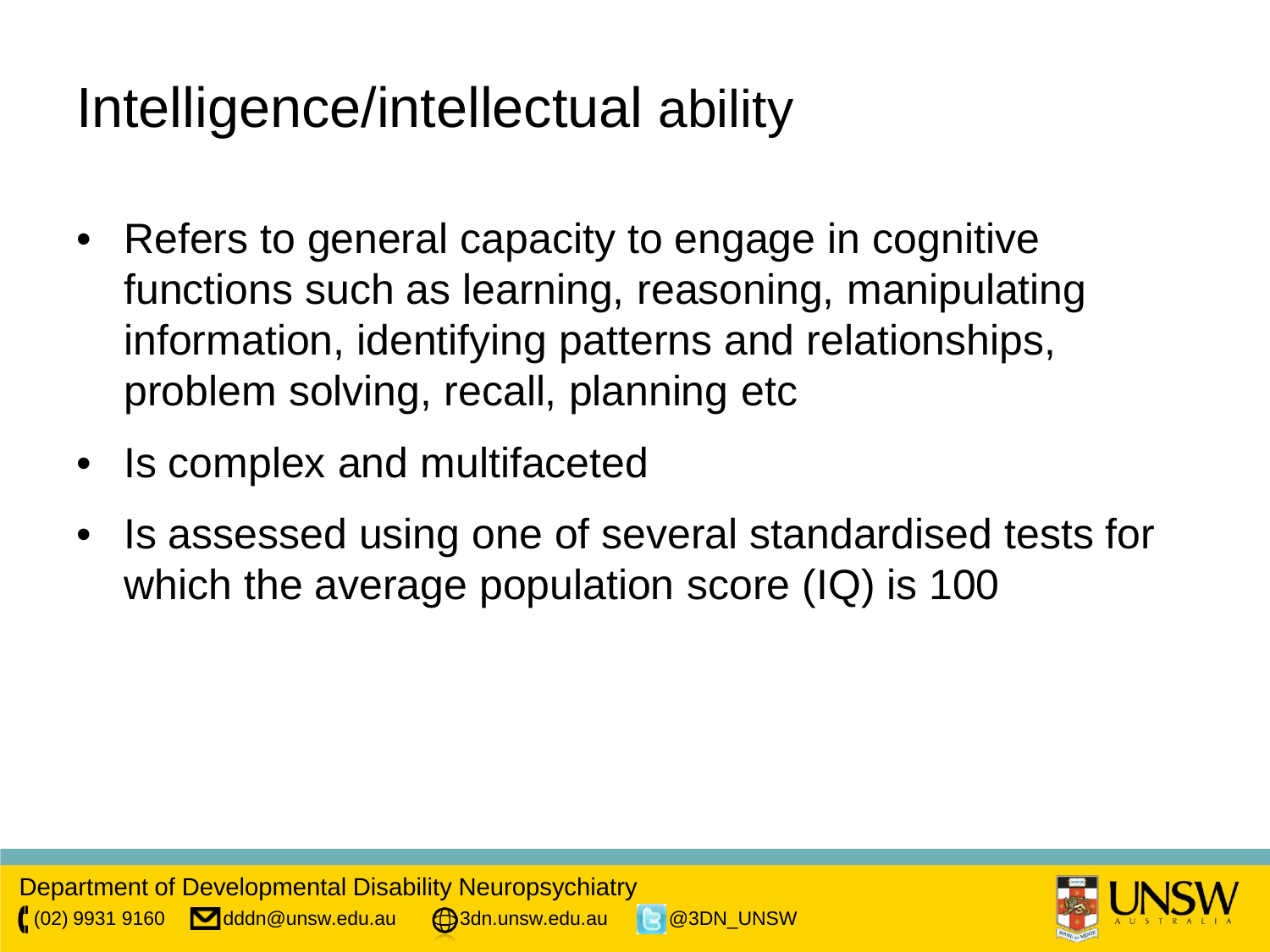## What is Intellectual Disability? (intellectual developmental disorder)

- Impairments of general mental abilities that impact adaptive functioning. It affects how well an individual copes with everyday tasks.
- Disorder with onset in the developmental period
	- Deficits in intellectual functions (Below average intelligence, IQ of <70, ie <2 SD below mean)
	- deficits in adaptive behaviours
	- onset before the age of 18



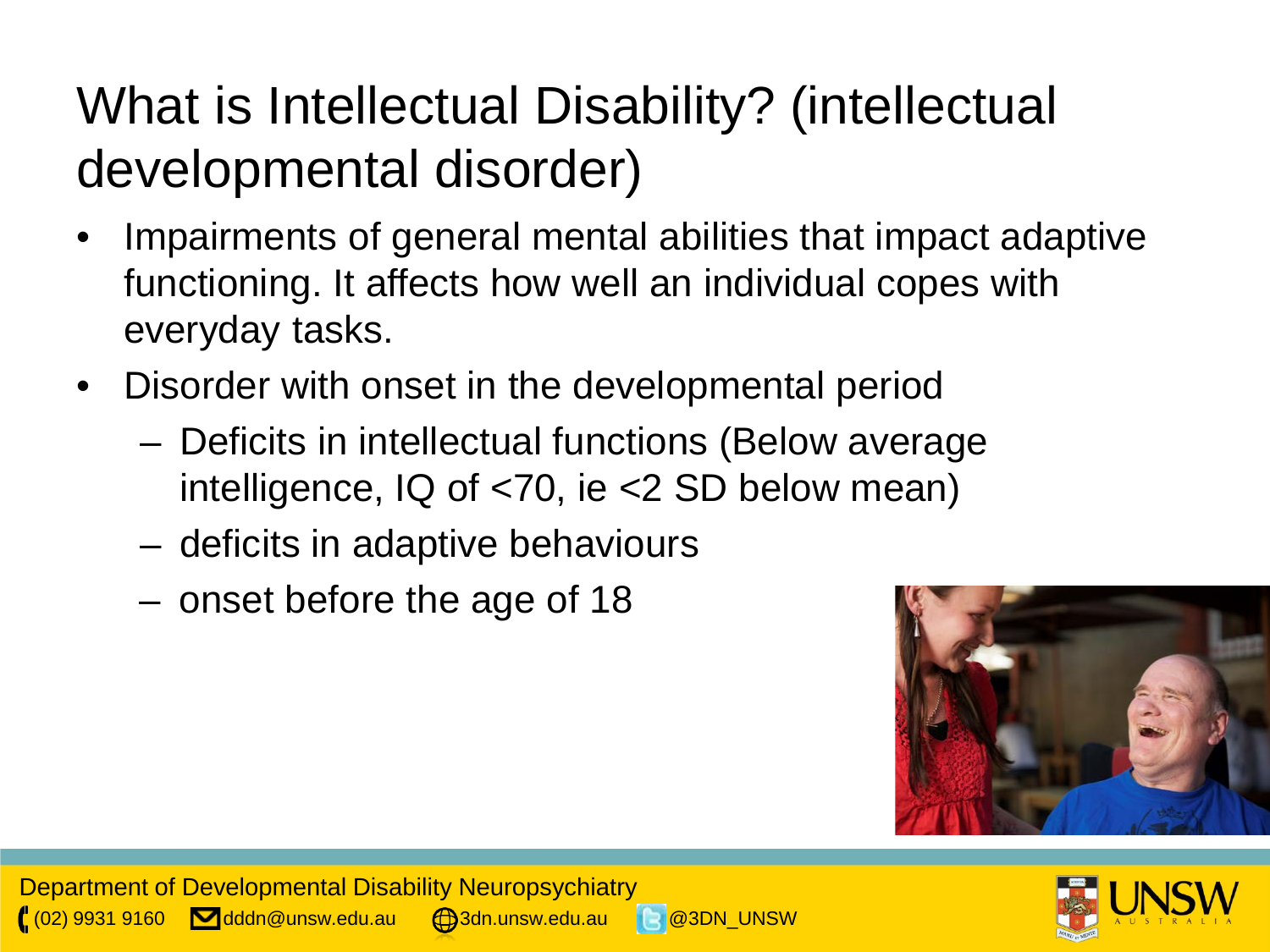# Adaptive Behaviour or Adaptive Skills

- Refers to age-appropriate behaviours necessary for people to live independently and to function safely and appropriately in daily life
- "Skills of daily living"
- Is assessed using one of several standardised tests. Divided into:
	- **Conceptual skills**: language and literacy; money, time, and number concepts; and self-direction.
	- **Social skills**: interpersonal skills, social responsibility, self-esteem, gullibility, naïveté, social problem solving, ability to follow rules or obey laws and to avoid being victimized.
	- **Practical skills**: personal care, housekeeping, occupational skills, healthcare, travel & transportation, schedules/routines, safety, use of money, use of the telephone.

Reference: American Association on Intellectual and Developmental Disabilities (AAIDD) [http://www.aaidd.org/content\\_100.cfm?navID=21](http://www.aaidd.org/content_100.cfm?navID=21)

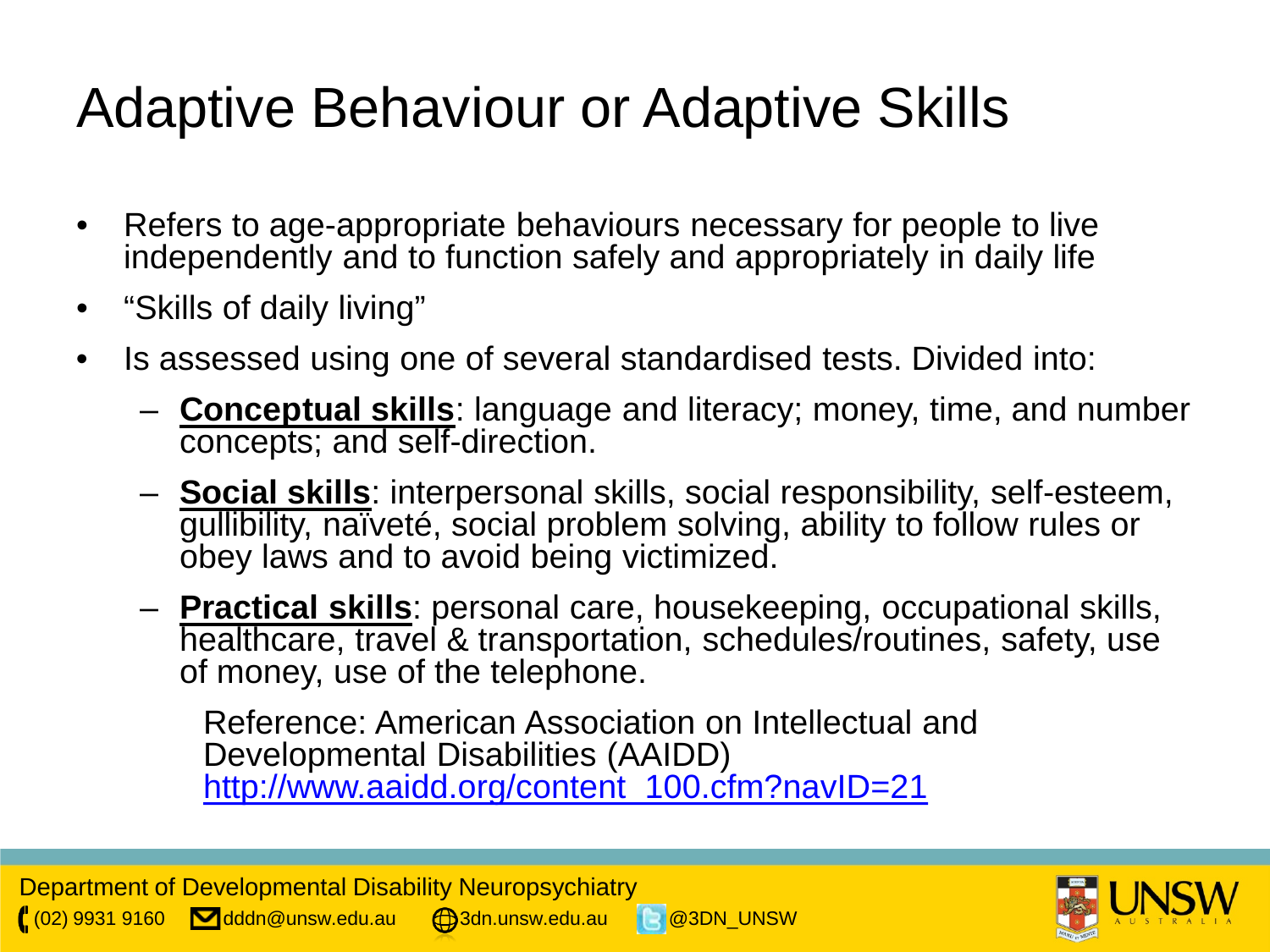# Relevance of ID

Prevalence:

- Australian Population Prevalence of ID about 1.8%; range 0.4% – 3.0% (AIHW, 2003) <http://www.aihw.gov.au/publications/index.cfm/title/9671>
- About 400,000 Australians
- About 125,000,000 individuals world wide
- High morbidity, mortality & unmet health needs



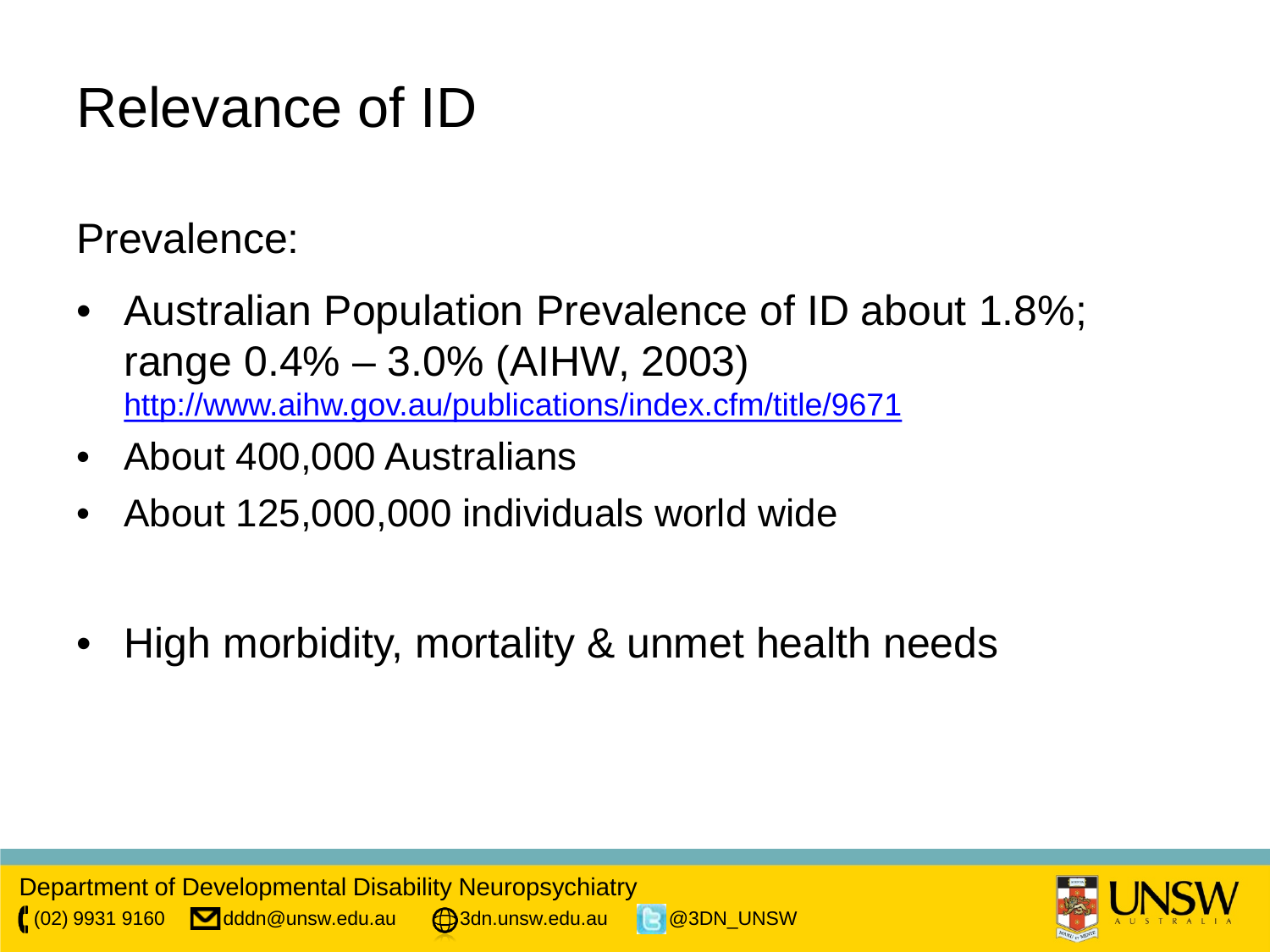# Other Terminology

- Intellectual Disability
- Intellectual Developmental Disorder
- Intellectual Handicap
- Mental Retardation
- Learning Disability
- Developmental Disability
- Intellectual AND Developmental Disability
- **A Person With an Intellectual Disability**



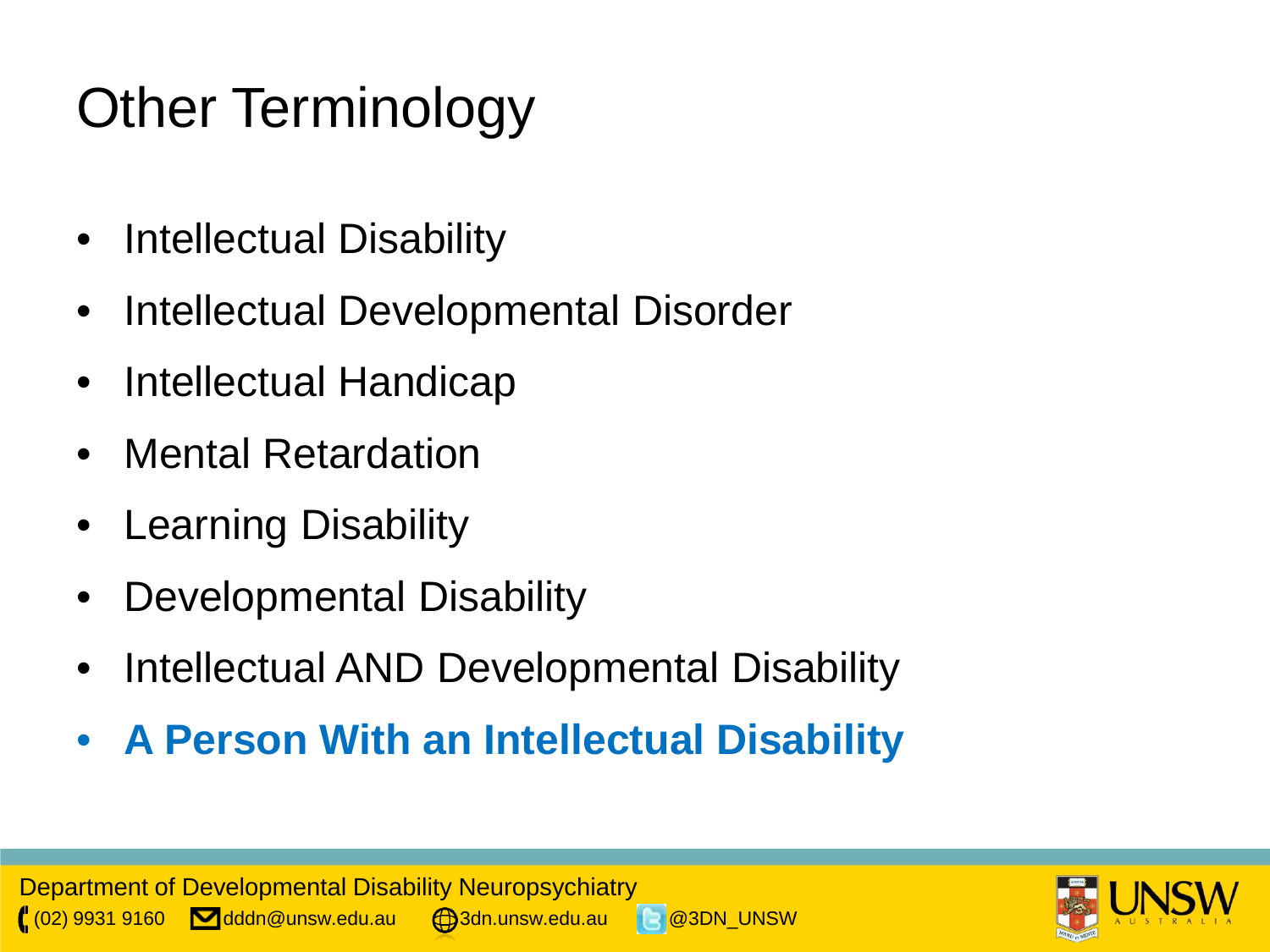#### Some Causes of Intellectual Disability

| <b>Prenatal</b>                                             | <b>Perinatal</b>                                       | <b>Postnatal</b>                               |
|-------------------------------------------------------------|--------------------------------------------------------|------------------------------------------------|
| Chromosomal disorders                                       | Intrauterine: placental<br>insufficiency; prematurity; | <b>Head injury</b>                             |
| Syndrome disorders                                          | obstetric trauma                                       | Infections & post-infectious                   |
| Inborn errors of metabolism                                 | Neonatal: intracranial<br>haemorrhage; respiratory     | Degenerative disorders                         |
| Developmental brain<br>abnormalities                        | distress; head trauma;<br>kernicterus                  | Seizure disorders                              |
| <b>Environmental factors</b>                                |                                                        | Toxic metabolic disorders eg<br>lead poisoning |
| eg maternal malnutrition;<br>placental insufficiency; fetal |                                                        | <b>Malnutrition</b>                            |
| alcohol syndrome; varicella                                 |                                                        |                                                |
| infection; irradiation                                      |                                                        | <b>Environmental deprivation</b>               |

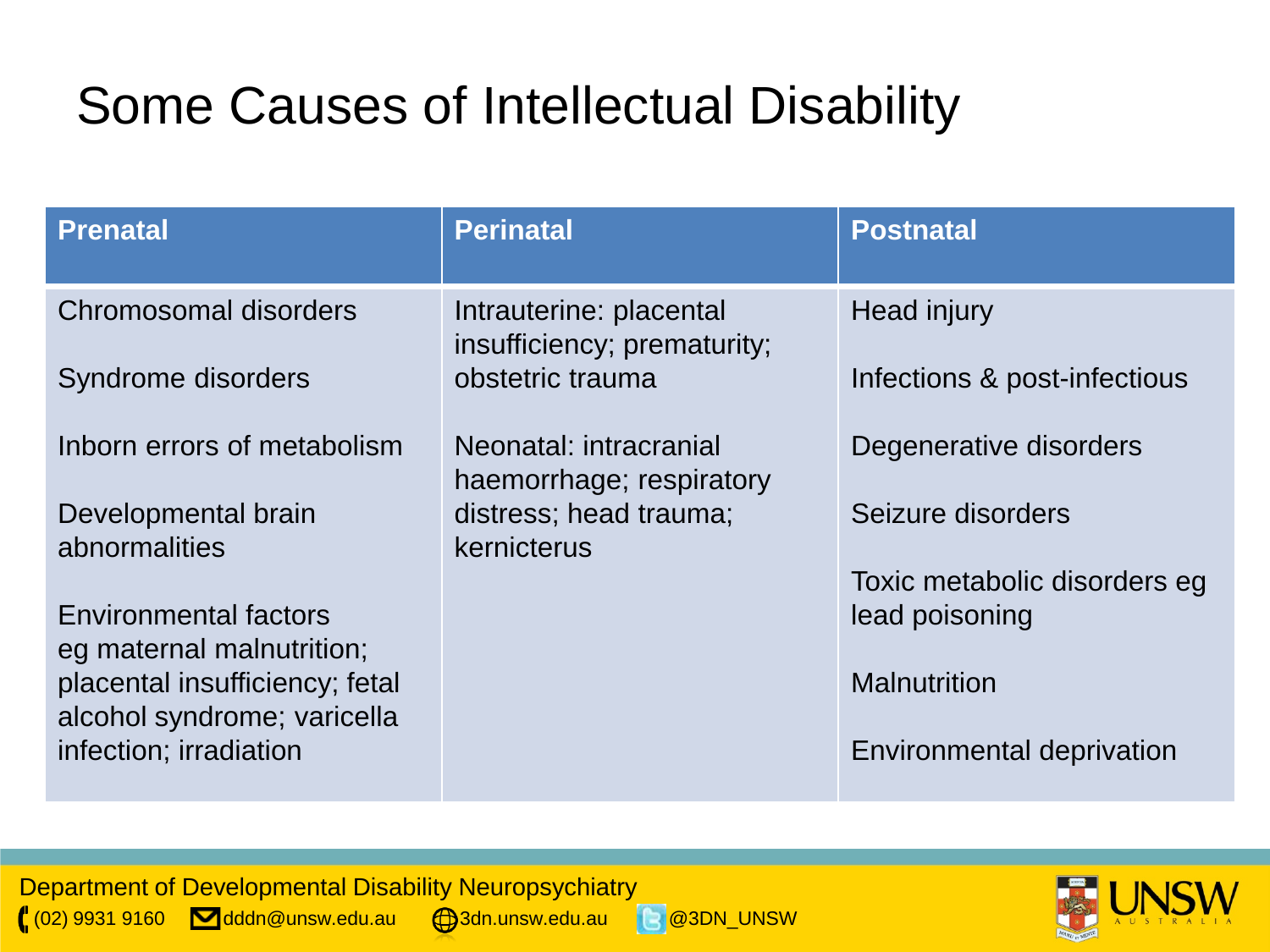# **Classification**



1. Centre for Developmental Disability Health Victoria 2008, *Factsheet: Working with people with intellectual disabilities in healthcare settings;* <http://www.cddh.monash.org/assets/documents/working-with-people-with-intellectual-disabilities-in-health-care.pdf>

Department of Developmental Disability Neuropsychiatry  $\left( \begin{array}{cc} (02) 9931 9160 \end{array} \right)$  dddn@unsw.edu.au  $\left( \begin{array}{cc} 3 \end{array} \right)$ 3dn.unsw.edu.au  $\left( \begin{array}{cc} 2 \end{array} \right)$  @3DN\_UNSW

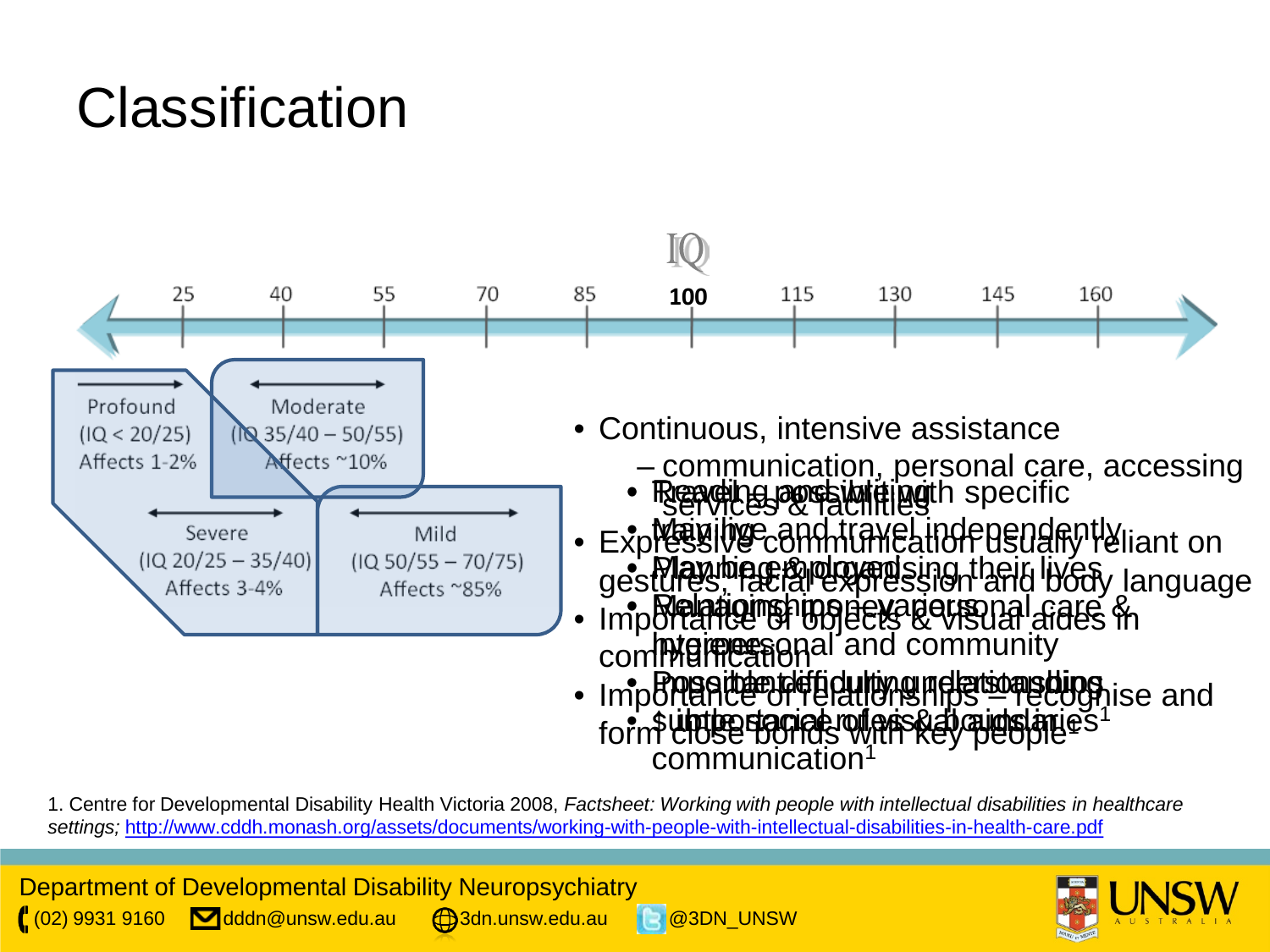# Historical Changes & Impacts

- Benefits of deinstitutionalisation
	- Social inclusion
	- Enhanced opportunities
- Other impacts of deinstitutionalisation
	- Historical separation of health and disability services
	- Erosion of expertise within health sector
	- Loss of educational and professional focus
- Subsequent service development
	- Enhanced behavioural support within disability services
	- Limited development of health services and policy

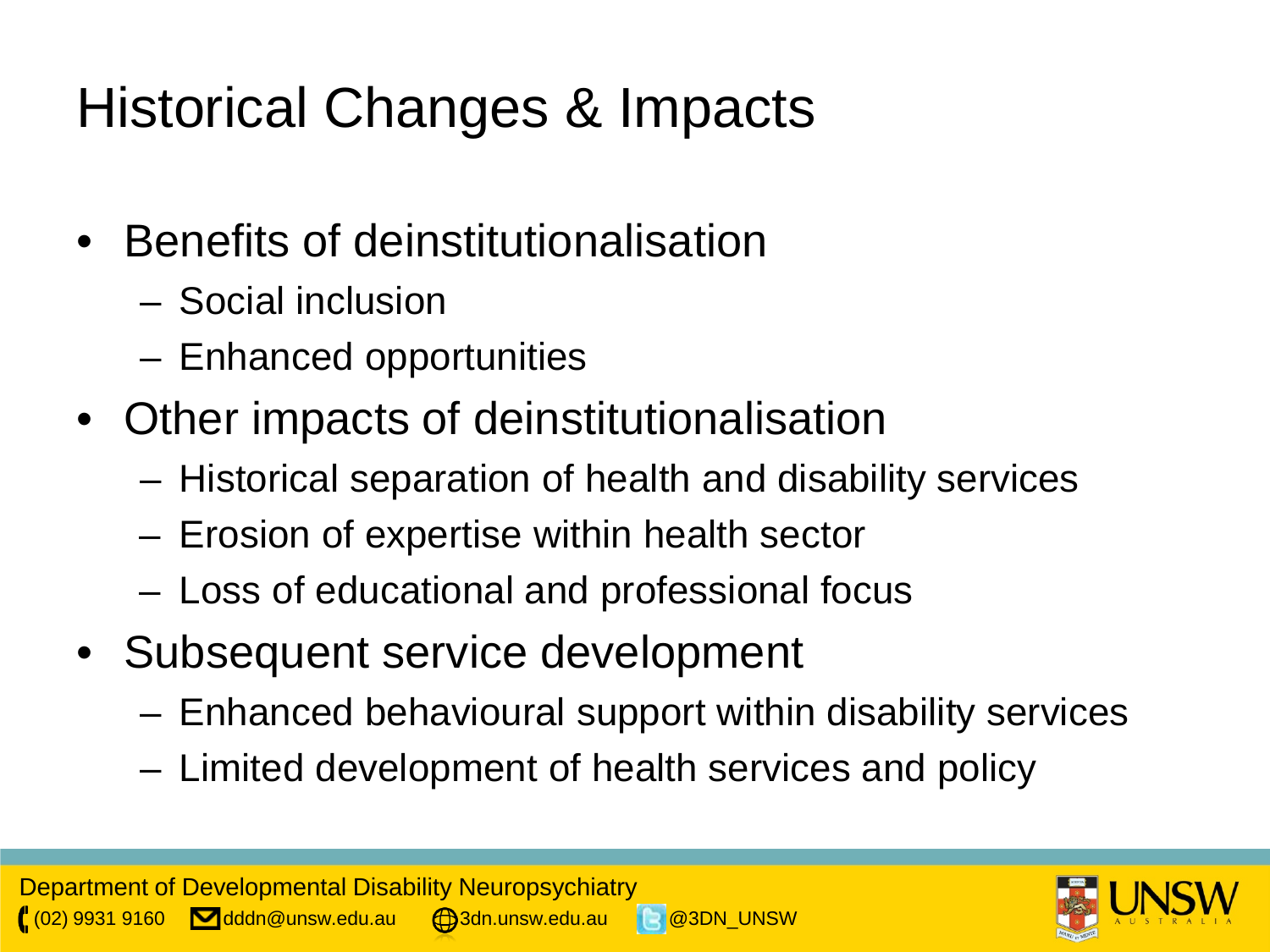## How is disability conceptualised?

#### Medical Model

- Focus = affliction, and provision of cure/ treatment, care and protection
- Disability viewed as deficiency or deviation from the norm: care directed towards changing the person, assimilating to the social norm
- Impairment itself causes the limitation

#### Social Model

- Focus = acceptance of impairment as a positive dimension of human diversity
- The problem lies in the social norms that results in exclusion
- Experience of disability is located within the social environment, not the impairment itself

#### Universalism

- Focus = respect for difference, widening the range of 'normal'
- Ability-Disability as a continuum, reflecting human diversity
- Boundary of 'disabled' vs 'non-disabled' drawn for social and political purposes, not based on scientific fact
- $\bullet$  Impairment = an infinitely various but universal feature of the human condition

For review see Kayess & French 2008; Bickenback et al 1999

Department of Developmental Disability Neuropsychiatry  $(02)$  9931 9160  $\blacksquare$  dddn@unsw.edu.au  $\blacksquare$ 3dn.unsw.edu.au  $\blacksquare$  @3DN\_UNSW

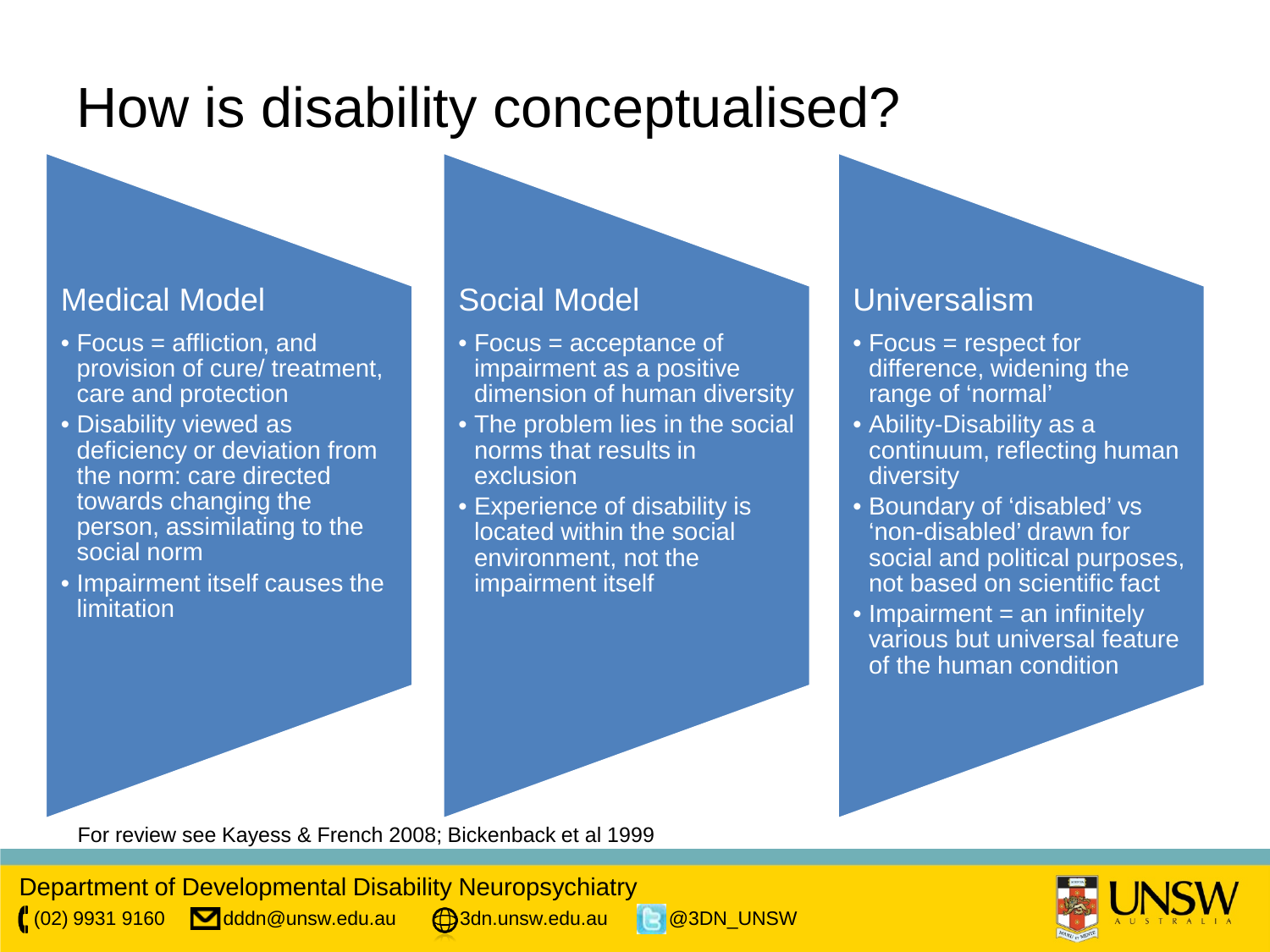#### Impact of Intellectual Disability



**Diagnosis** Lifespan perspective **Transitions** Lifetime caring role Multiple impacts

Department of Developmental Disability Neuropsychiatry ( $(02)$  9931 9160 **dddn@unsw.edu.au**  $\bigoplus$ 3dn.unsw.edu.au 8 @3DN\_UNSW

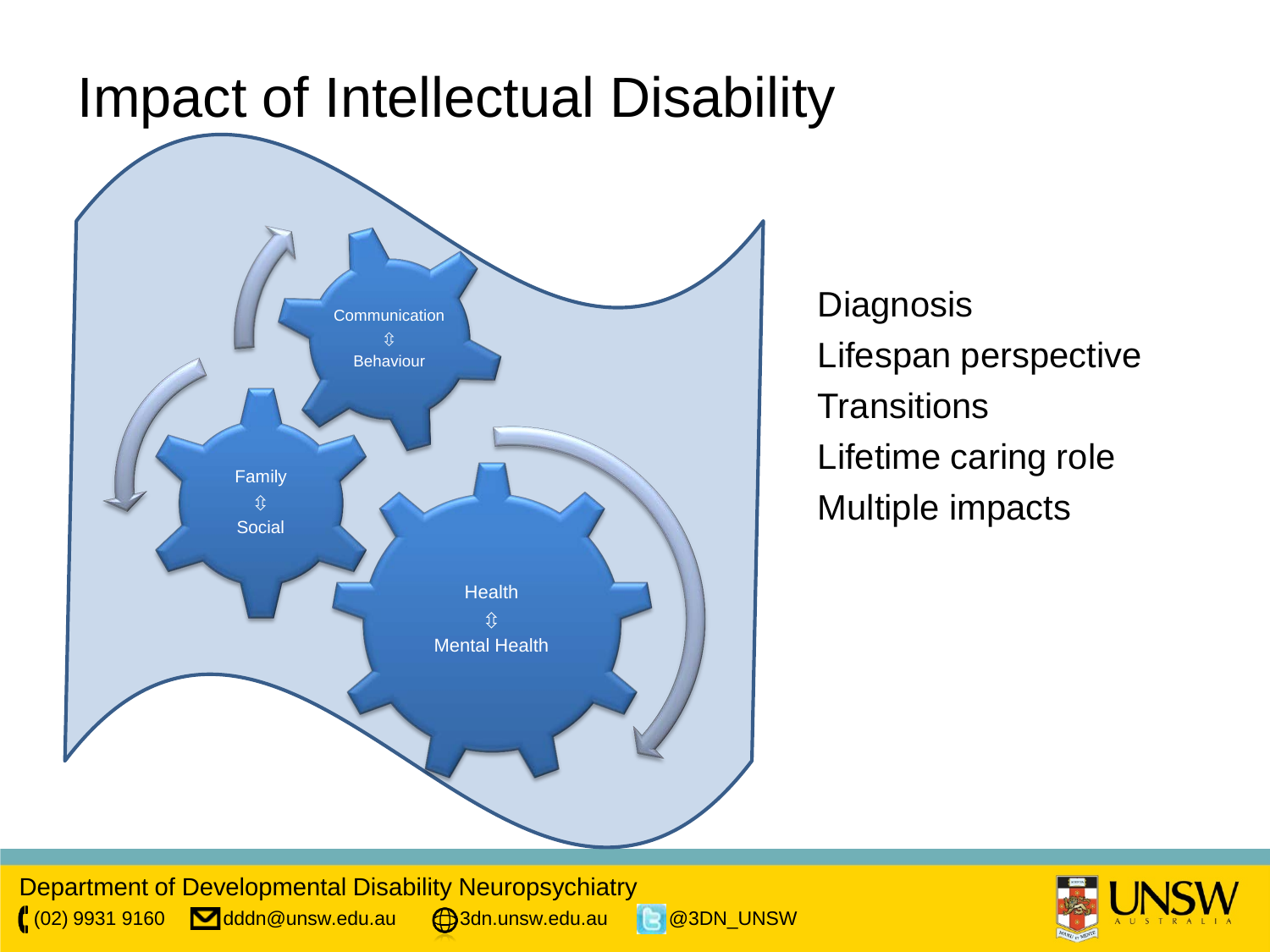# **Communication**



Adapted from presentation by Annette Elias during the workshop series *Mental Disorders in Intellectual Disability*

Department of Developmental Disability Neuropsychiatry  $(02)$  9931 9160  $\blacksquare$ dddn@unsw.edu.au  $\blacksquare$ 3dn.unsw.edu.au  $\blacksquare$ 3DN UNSW



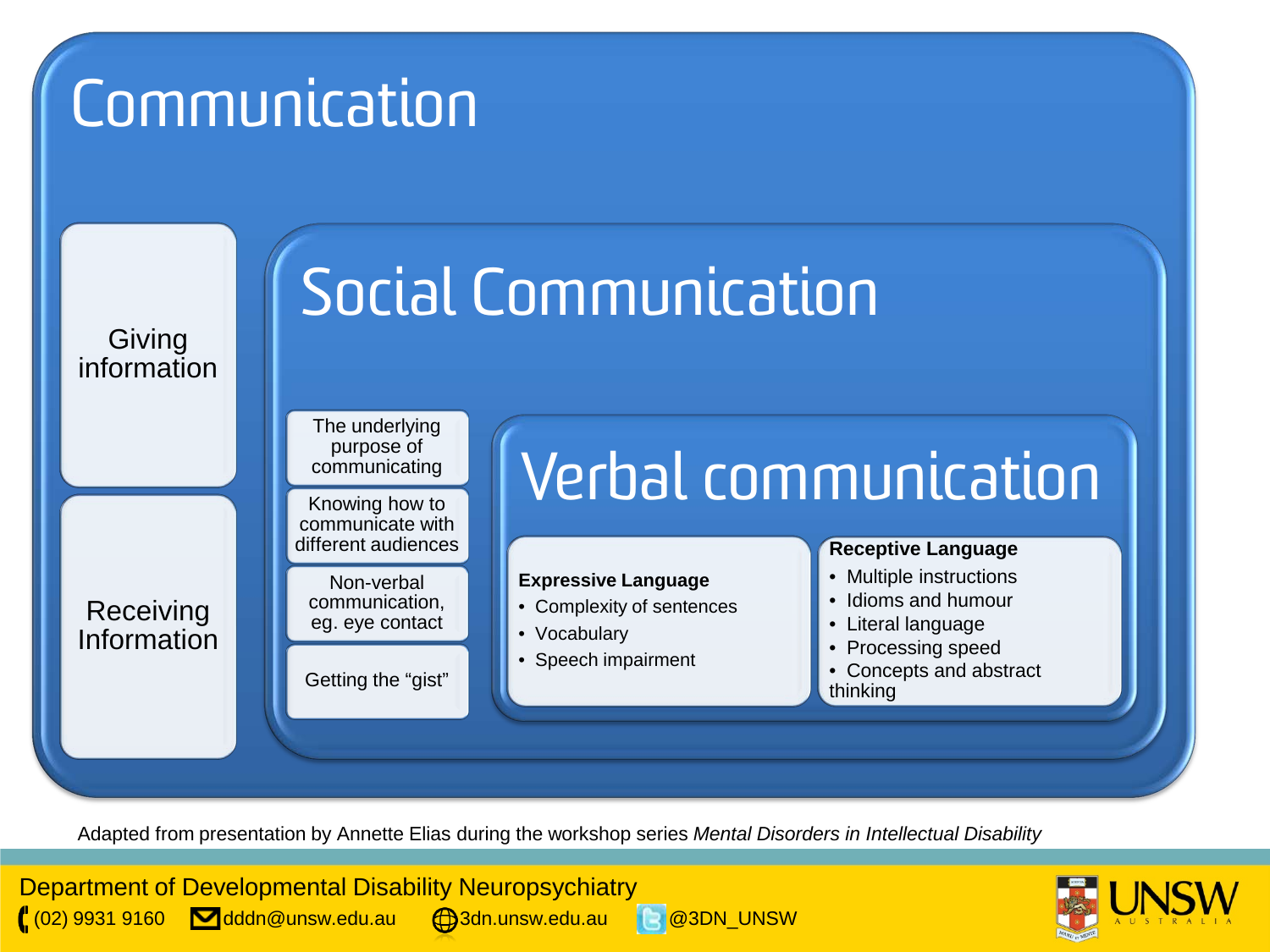# Impact of ID – Behaviour

- Higher rates of behavioural problems
- Relationship to communication difficulties
	- o Behavioural change can be:
		- o A communication of needs
		- o A response to environmental and situational factors
		- o A manifestation of a medical/psychiatric condition
		- o Reinforced by learning
- Behavioural phenotypes
- "Challenging behaviour"

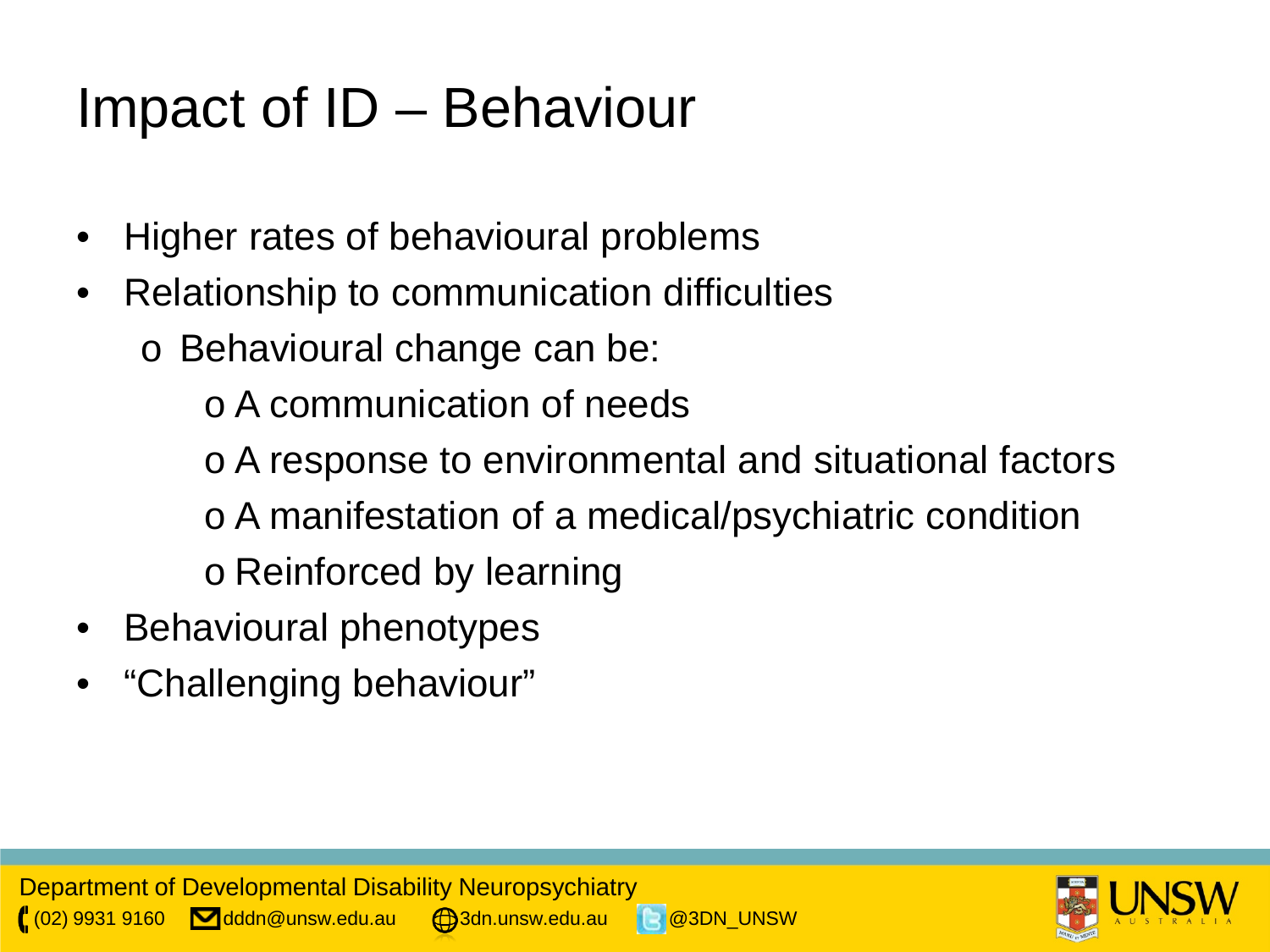## Impact of ID – Health

#### • Lower life expectancy<sup>1</sup>



Department of Developmental Disability Neuropsychiatry  $(02)$  9931 9160  $\blacksquare$  dddn@unsw.edu.au  $\blacksquare$ 3dn.unsw.edu.au  $\blacksquare$  @3DN\_UNSW

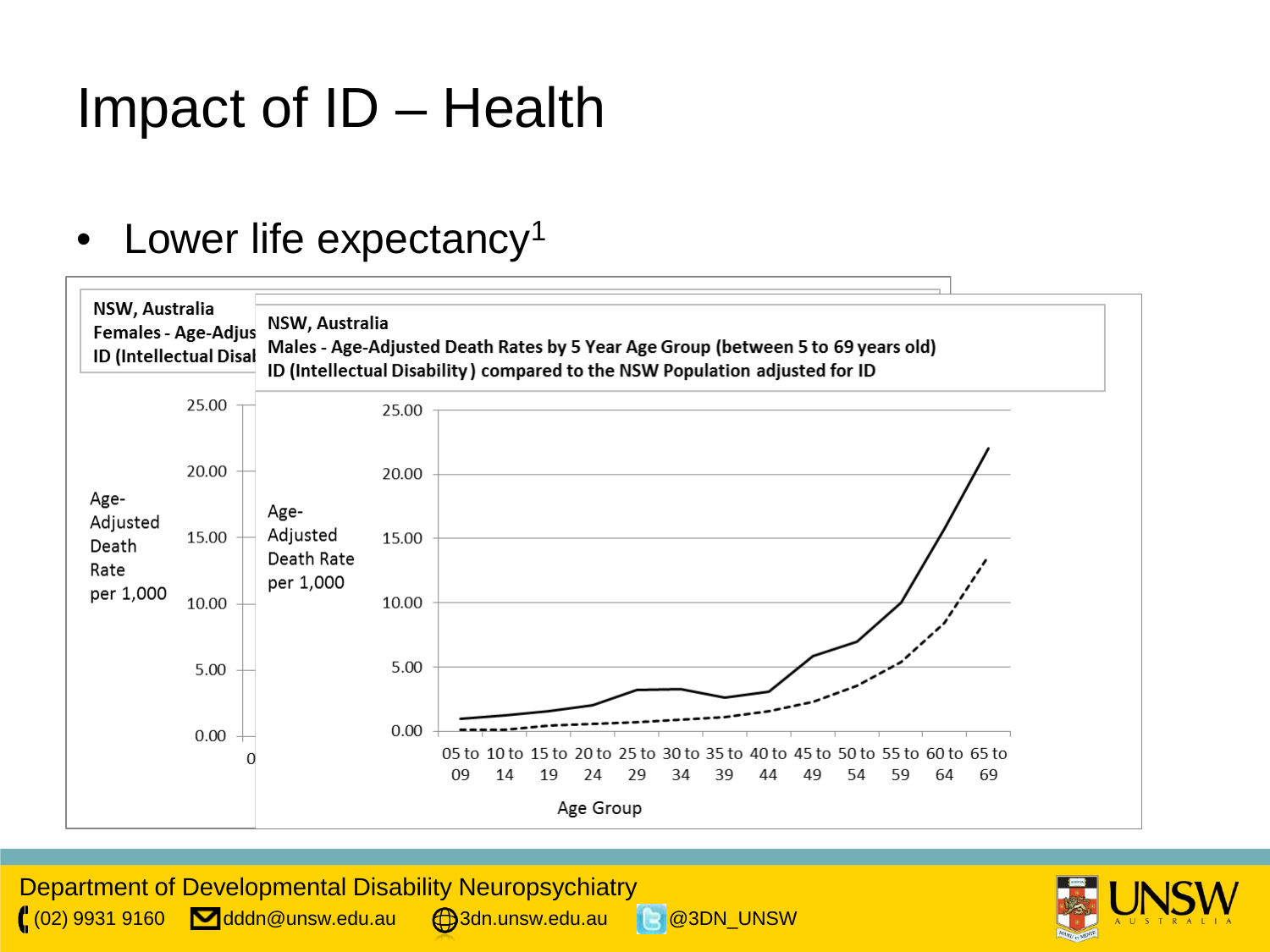## Impact of ID – Health

- Higher morbidity<sup>2,3</sup>
- Lower rate of detection and treatment<sup> $2,3$ </sup>

1. Bittles et al. 2002; 2. Lennox & Kerr 1997; 3. Beange, McElduff & Baker, 1995

Department of Developmental Disability Neuropsychiatry (02) 9931 9160 dddn@unsw.edu.au 3dn.unsw.edu.au @3DN\_UNSW

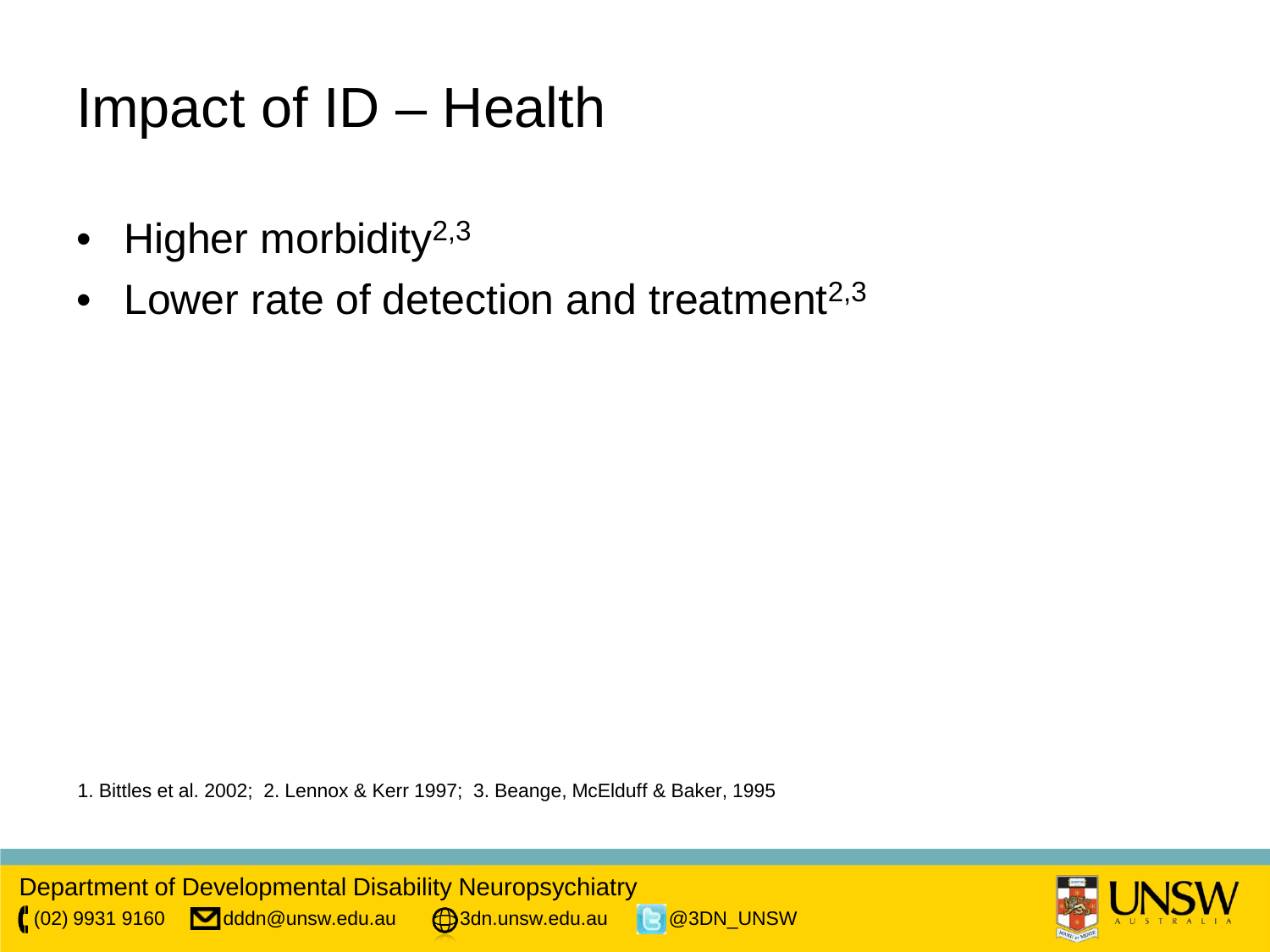# Health Challenges – Physical Health

- Dental disease (7x)
- Vision impairment & eye disorders (7-20x)
- Hearing impairment
- Thyroid problems
- **Epilepsy**
- GERD
- **Osteoporosis**
- Hospitalisation (2x)
- Serious injury (2x)
- **Mobility problems**
- Multiple chronic complex disorders
- Polypharmacy
- Lifestyle related
	- o Overweight & obesity
	- o Constipation
	- $\circ \mathsf{\Psi}$  Physical fitness

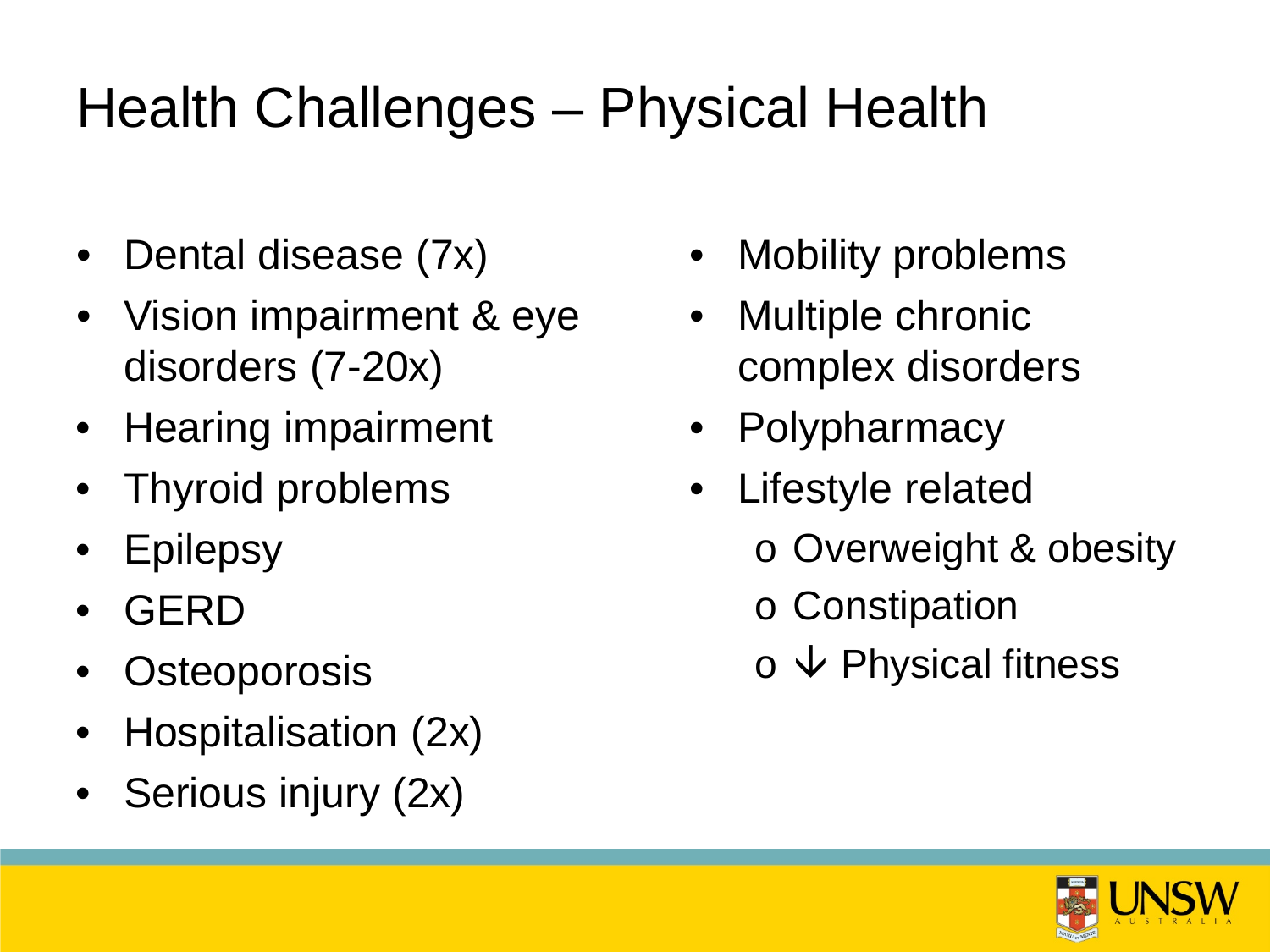# Health Challenges– Mental Health

- People with ID experience:
	- the full range of mental disorders seen in adults without ID
	- higher rates of mental disorder  $(-40\%)^1$  v ~20%<sup>2</sup>)
	- increased prevalence of mental disorder with increasing disability1
	- $-$  psychopathology that varies with level of disability<sup>1</sup>

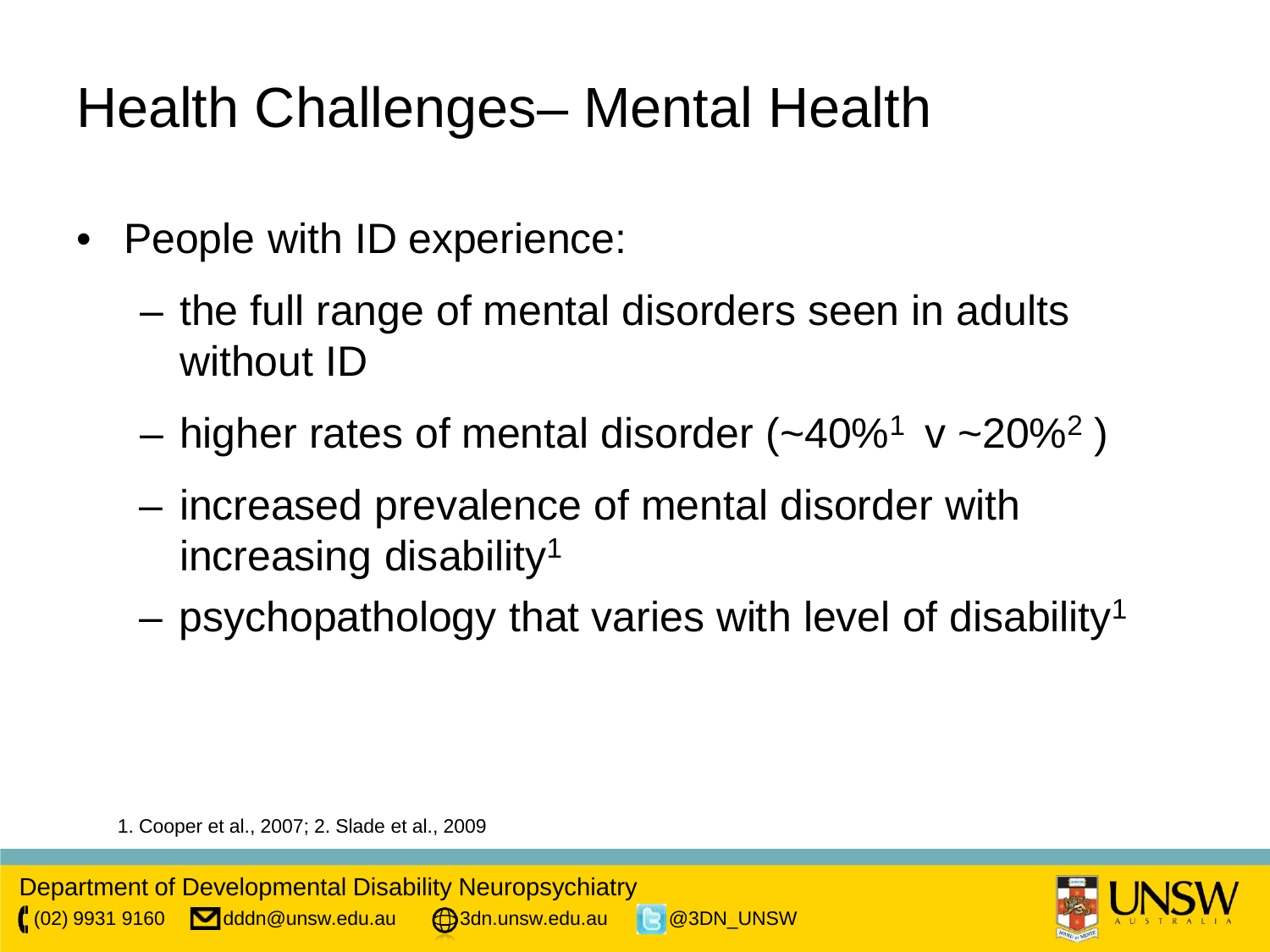#### Things that affect mental health



School & other achievements; Communication & interpersonal skills

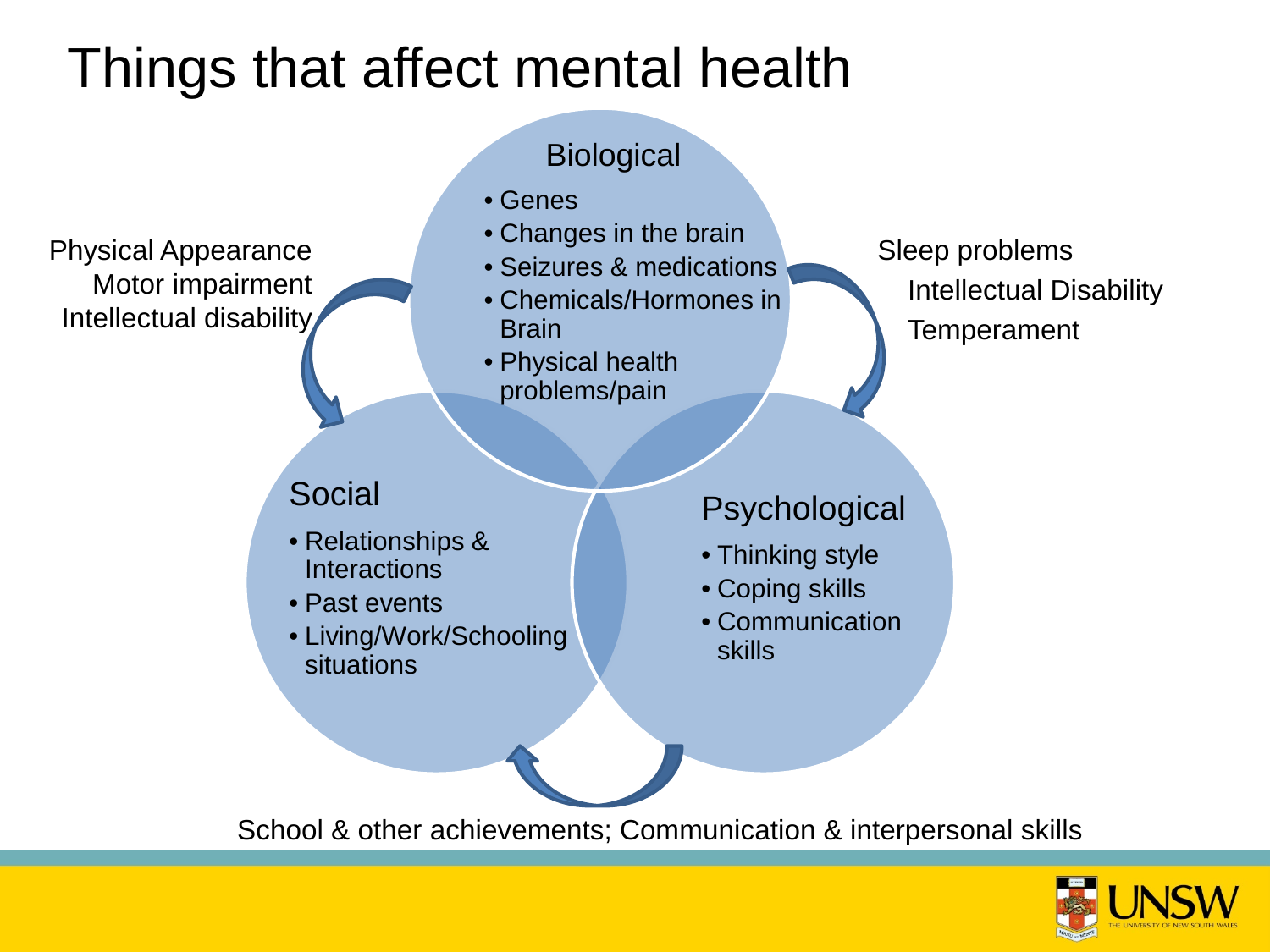# Health Challenges – eg Down Syndrome<sup>1</sup>

- Visual impairment, cataracts
- Hearing impairment
- Hypothyroidism
- Epilepsy
- Congenital heart defects (40-50%)
- Atlantoaxial instability
- Skin disorders, alopecia, eczema
- **Depression**
- Alzheimer's disease
- Sleep apnoea
- Increased susceptibility to infections
- Coeliac disease
- Blood dyscrasias
- Childhood leukeamia



1. Lennox & Eastgate, 2004. Adapted with permission from Nick Lennox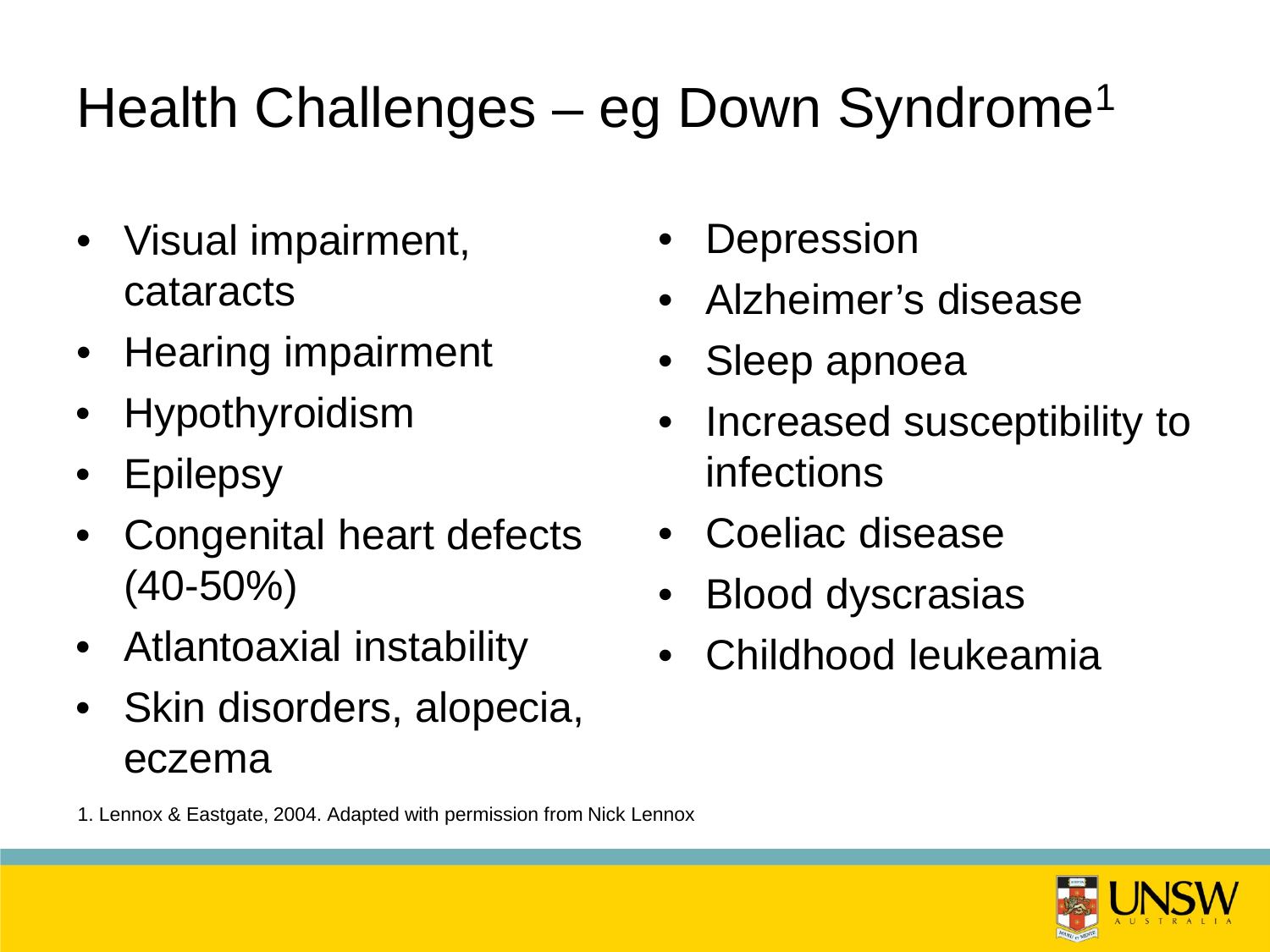# Health Challenges – eg Tuberous Sclerosis<sup>1</sup>

- Retinal tumours
- Sleep problems
- Epilepsy
- Cerebral astrocytomas
- Rhabdomyomas
	- Eye
	- Bone
	- Liver
- **Hypertension**
- Kidney & lung hamartomas
- Polycystic kidneys
- Dental abnormalities
- Skin lesions
- Autism Spectrum disorders
- ADHD
- Anxiety Disorders

1. Lennox & Eastgate, 2004. Adapted with permission from Nick Lennox

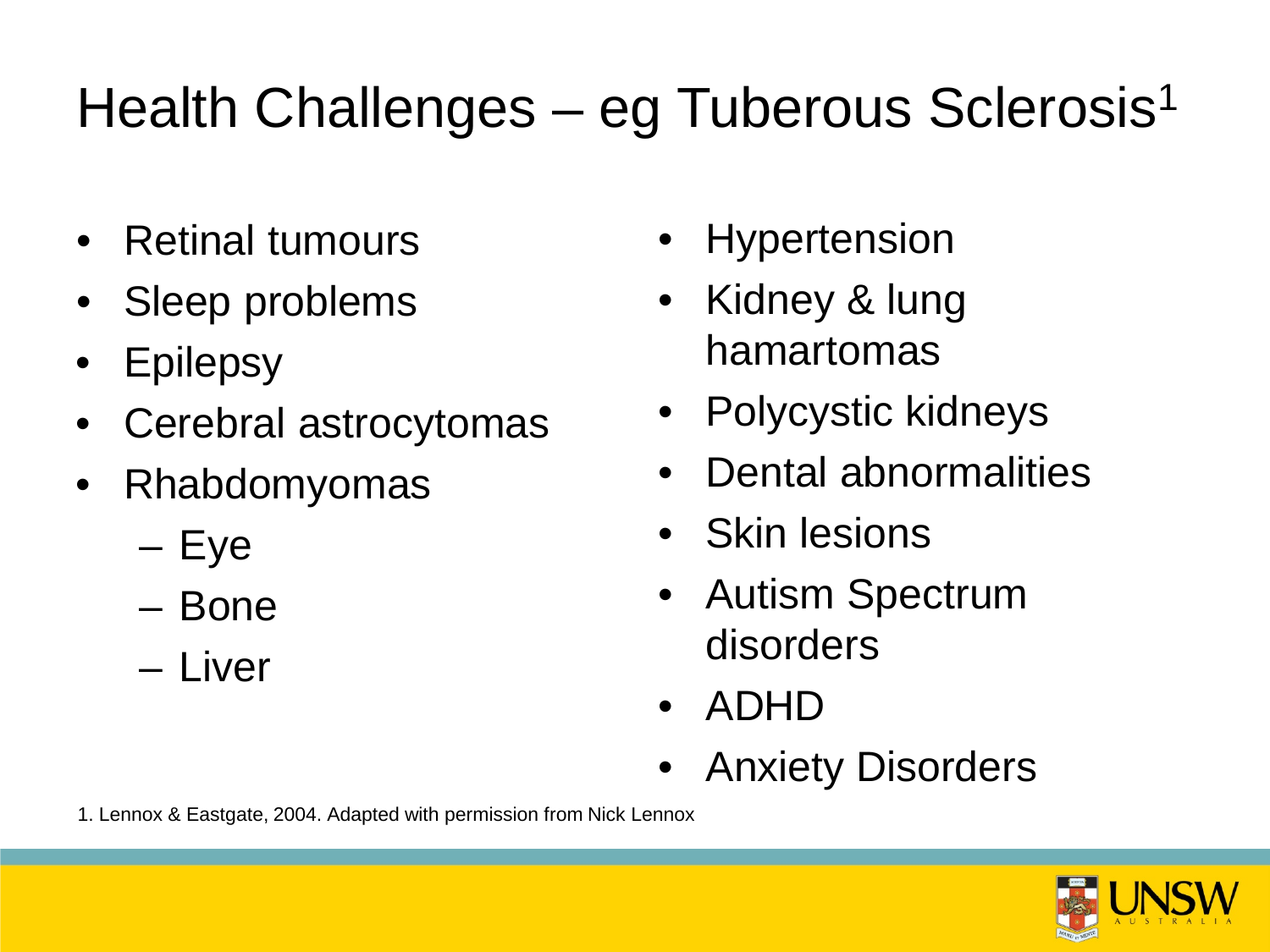# Health Challenges – eg Fragile X Syndrome<sup>1</sup>

- Visual impairment
- Hearing impairment
	- Recurrent ear infections
- Epilepsy
- Aortic dilation, Mitral Valve prolapse
- Connective tissue dysplasia
- Scoliosis
- Congenital hip dislocation
- Hernias
- Autism Spectrum disorders
- Anxiety Disorders
- Attention Deficit/Hyperactivity

1. Lennox & Eastgate, 2004. Adapted with permission from Nick Lennox

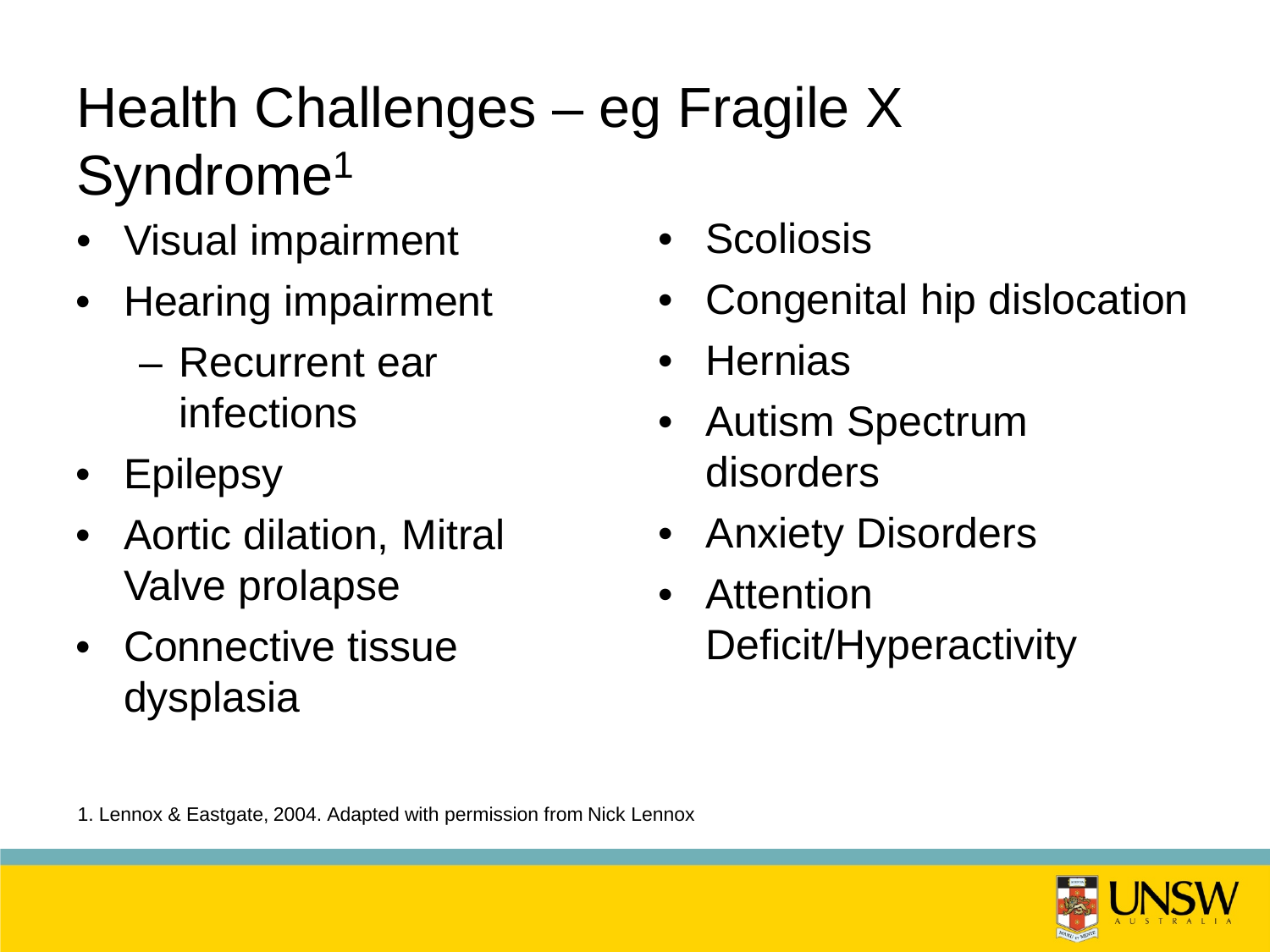## Why are People with an ID at Higher Risk of Ill Health?

- Multiple barriers to health care:
	- Less likely to express health concern or seek help
	- Reduced insight and awareness
	- Reduced supports and self advocacy
	- Communication
	- Lack of awareness of carers
- Atypical presentations
	- Signs of health condition or mental disorder are confused with a feature of ID or a behavioural problem
- Limited specialised services for people with ID
- Limited skills in general medical workforce
- Limited access to prevention, early intervention strategies
- ID specific health needs

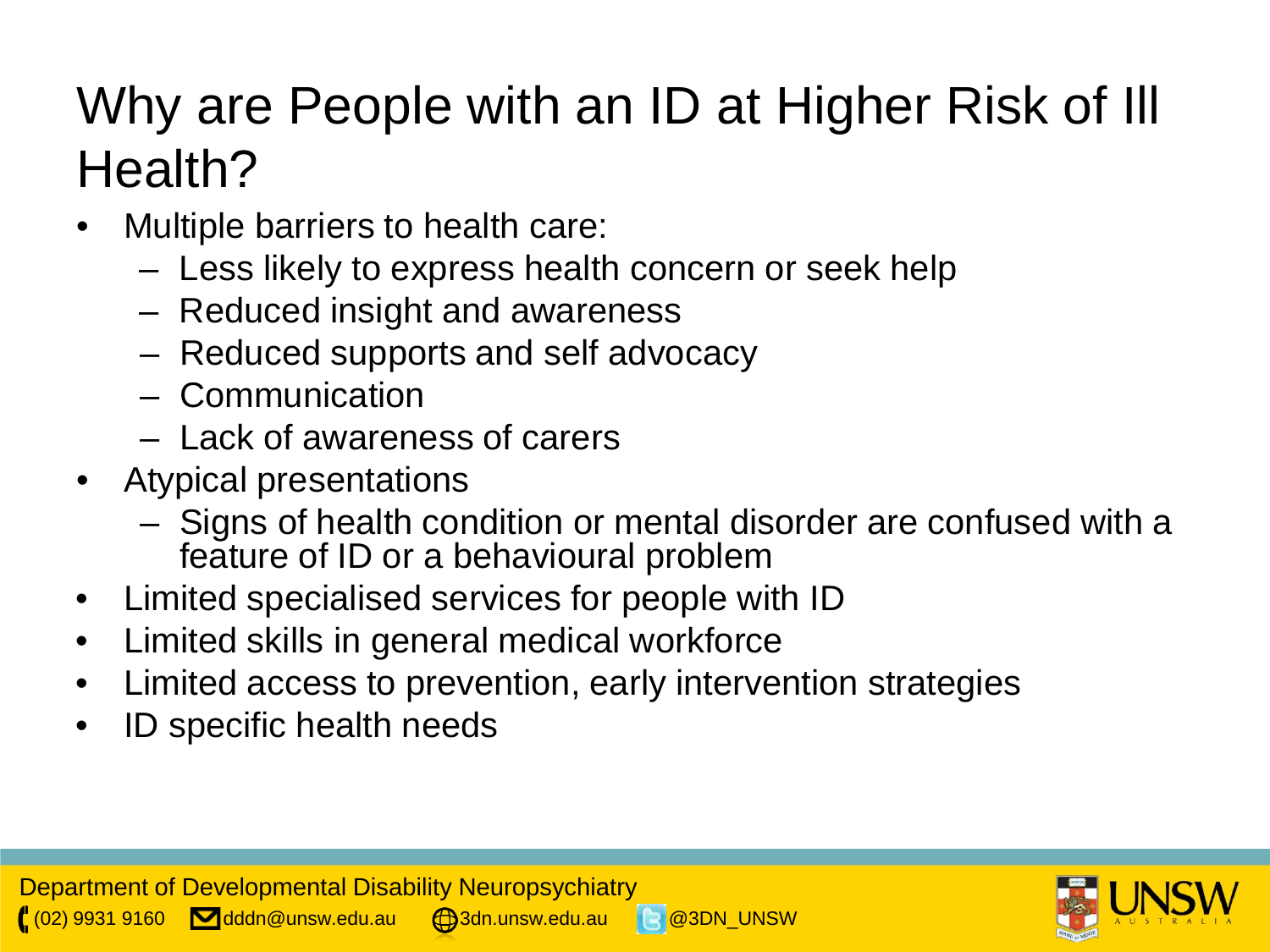#### Guiding Principles for all Practitioners



Department of Developmental Disability Neuropsychiatry ( $(02)$  9931 9160 **dddn@unsw.edu.au**  $\bigoplus$ 3dn.unsw.edu.au 8 @3DN\_UNSW

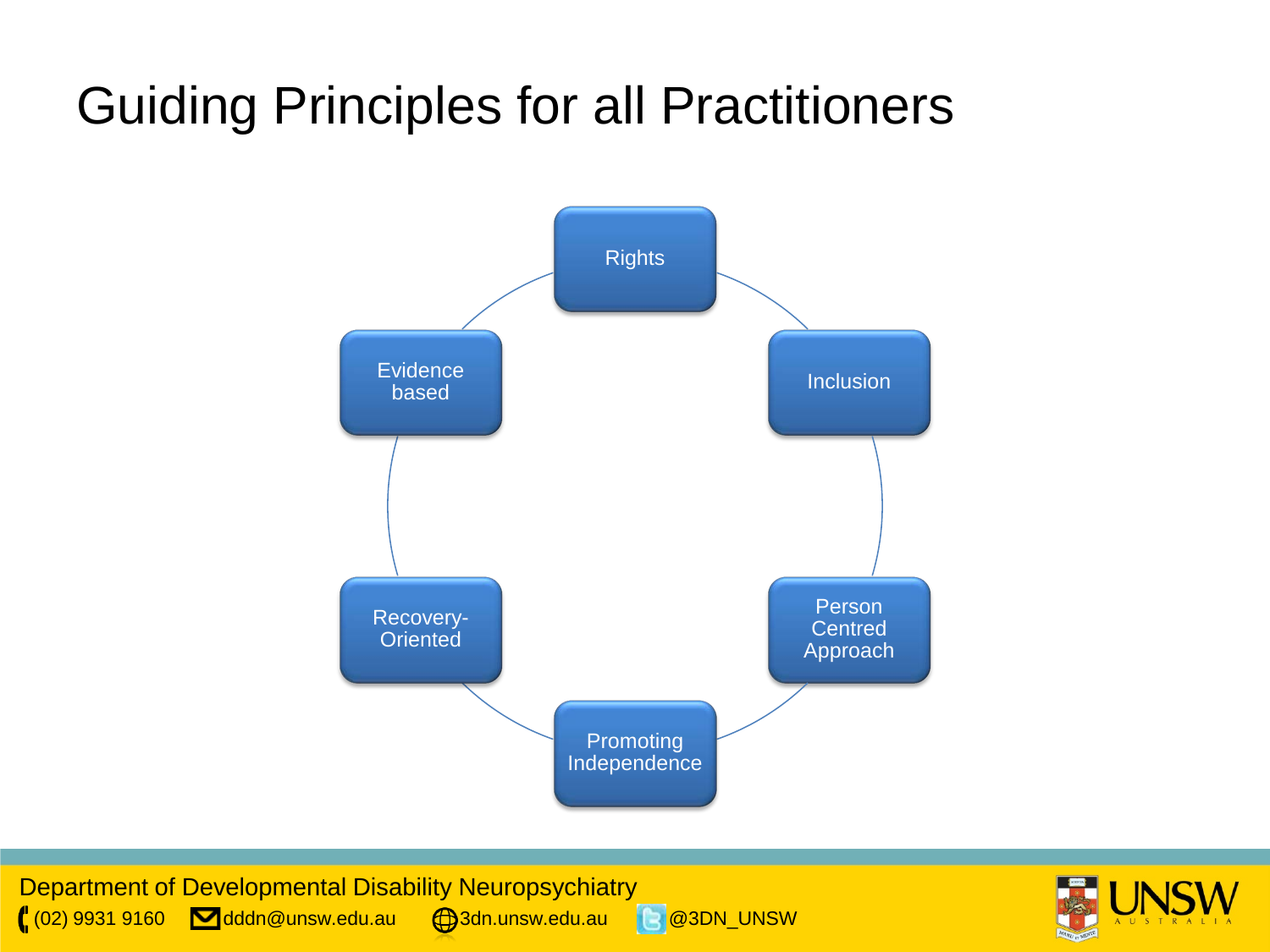# Principles Guiding Approach to Health Services

- UN Convention on the Rights of Persons with Disabilities
	- Adopted by the UN on 13 December 2006
	- Australia: signed 30 March 2007; ratified 17 July 2008
- Equity of access to (mental) health care
- Article 25:
	- the same range, quality & standard of free or affordable (mental) health care
	- (mental) health services needed specifically because of the disability
	- services to prevent secondary disabilities
	- services as close as possible to own community, including rural areas
	- (mental) health professionals who:
		- o provide the same of quality (mental) health care, including on the basis of free and informed consent
		- o raise awareness of human rights, dignity, autonomy and needs of persons with disabilities
		- o provide training and promulgation of ethical standards for public and private (mental) health care
	- a system which:
		- o prohibits discrimination in provision of insurance
		- o prevents discriminatory denial of (mental) health care, services, foods/fluids

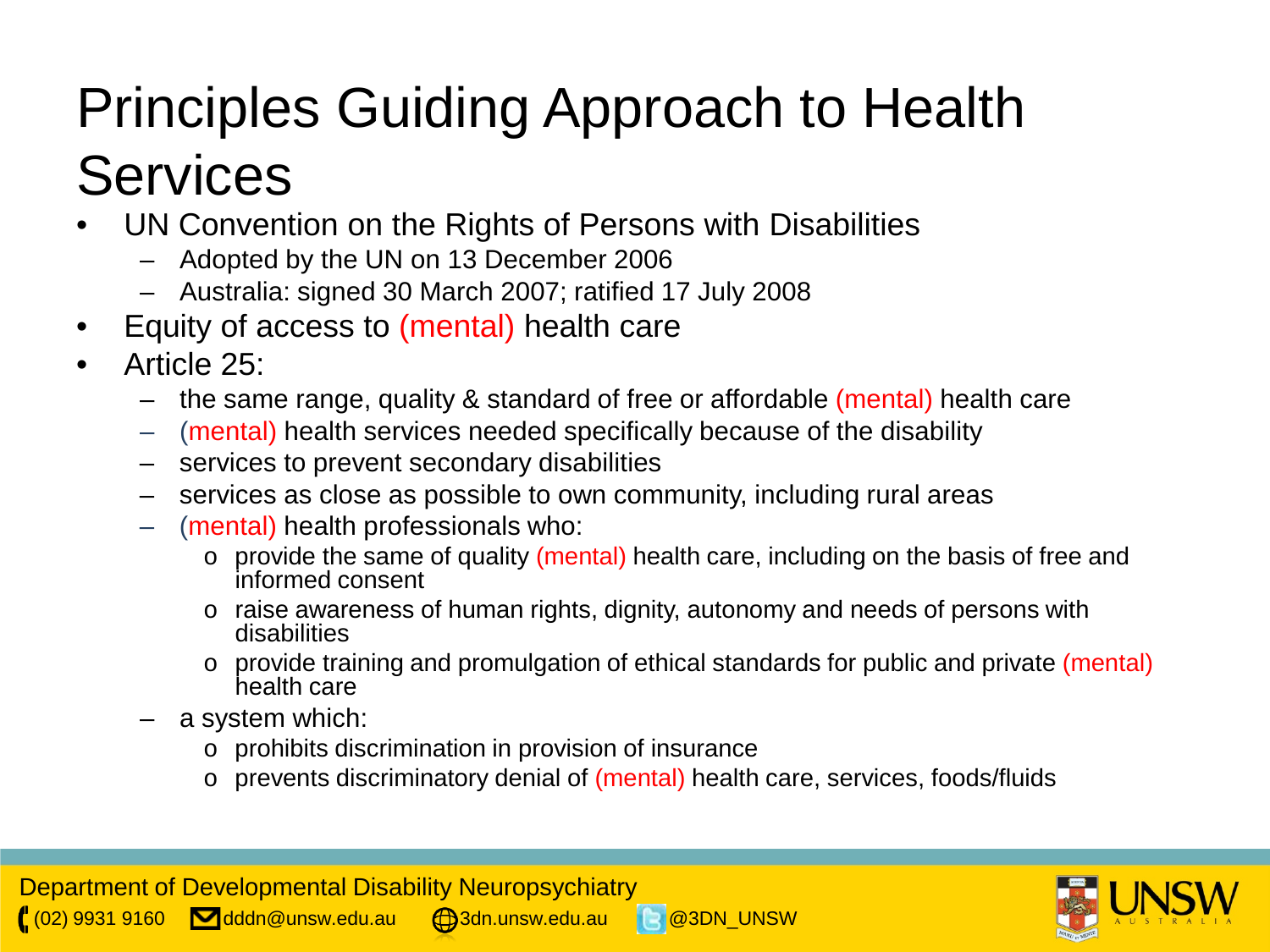# Approaches to Diagnosis (I)

- Presentation (general health and mental health)
	- may be more complex or atypical requiring careful enquiry
	- the importance of investigating behaviour
- Adults with mild ID and/or reasonable verbal skills: *similar presentation to adults without ID*
- Adults with moderate-severe ID, ID & autism, or limited verbal skills: *changes in behaviour, including disturbed or regressed behaviour*

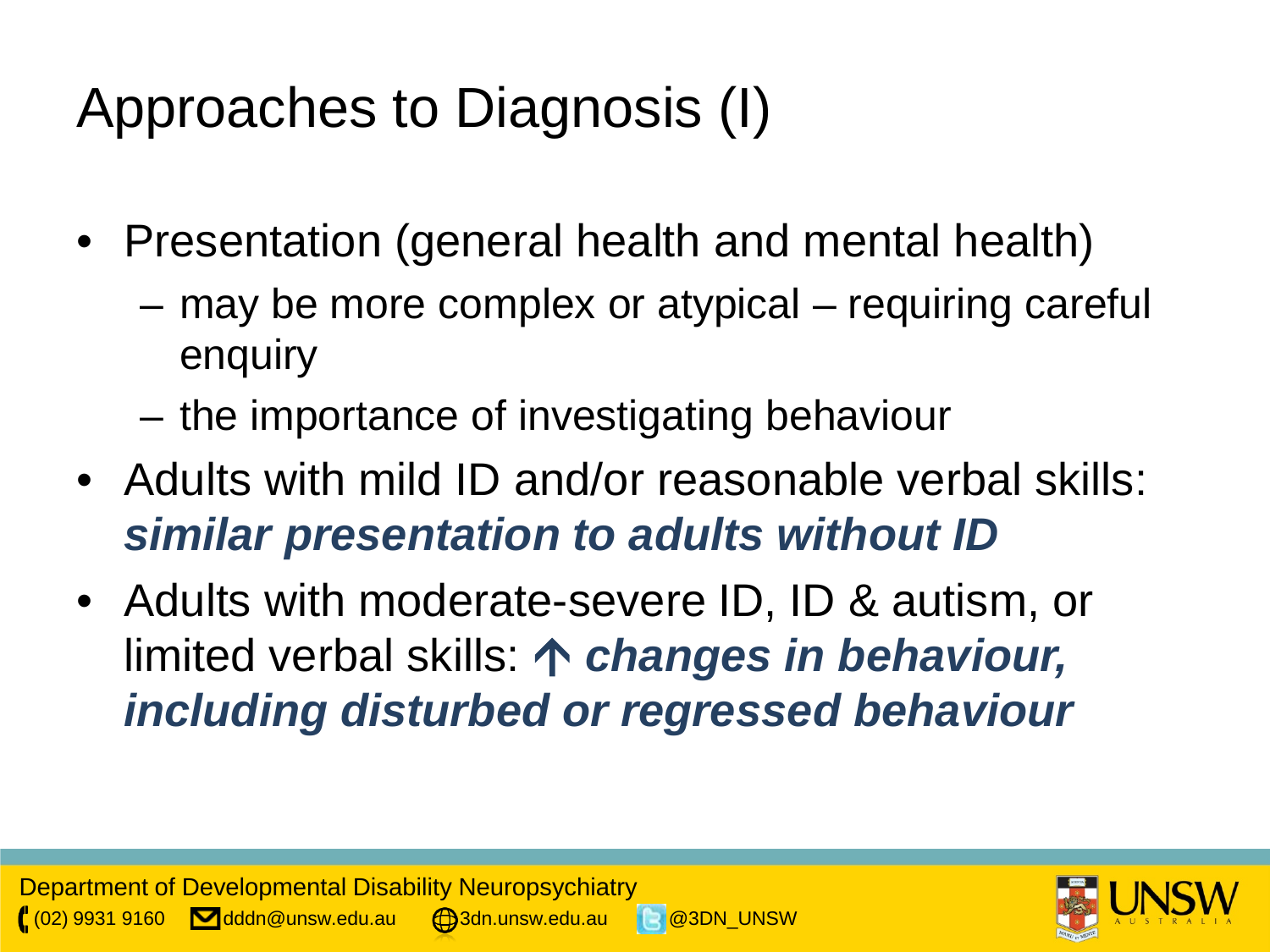# Approaches to Diagnosis (II)

- Principles of Dx same as for non-ID
	- however due to ambiguities extra care is required
- Adapting communication
	- Rapport, respect and involving the individual
	- Seeking information from a variety of sources
- Longer consultations may be necessary
	- Medicare schedules
- Hierarchy of causes
	- Medical
	- $\downarrow$  Psychiatric
	- Behavioural

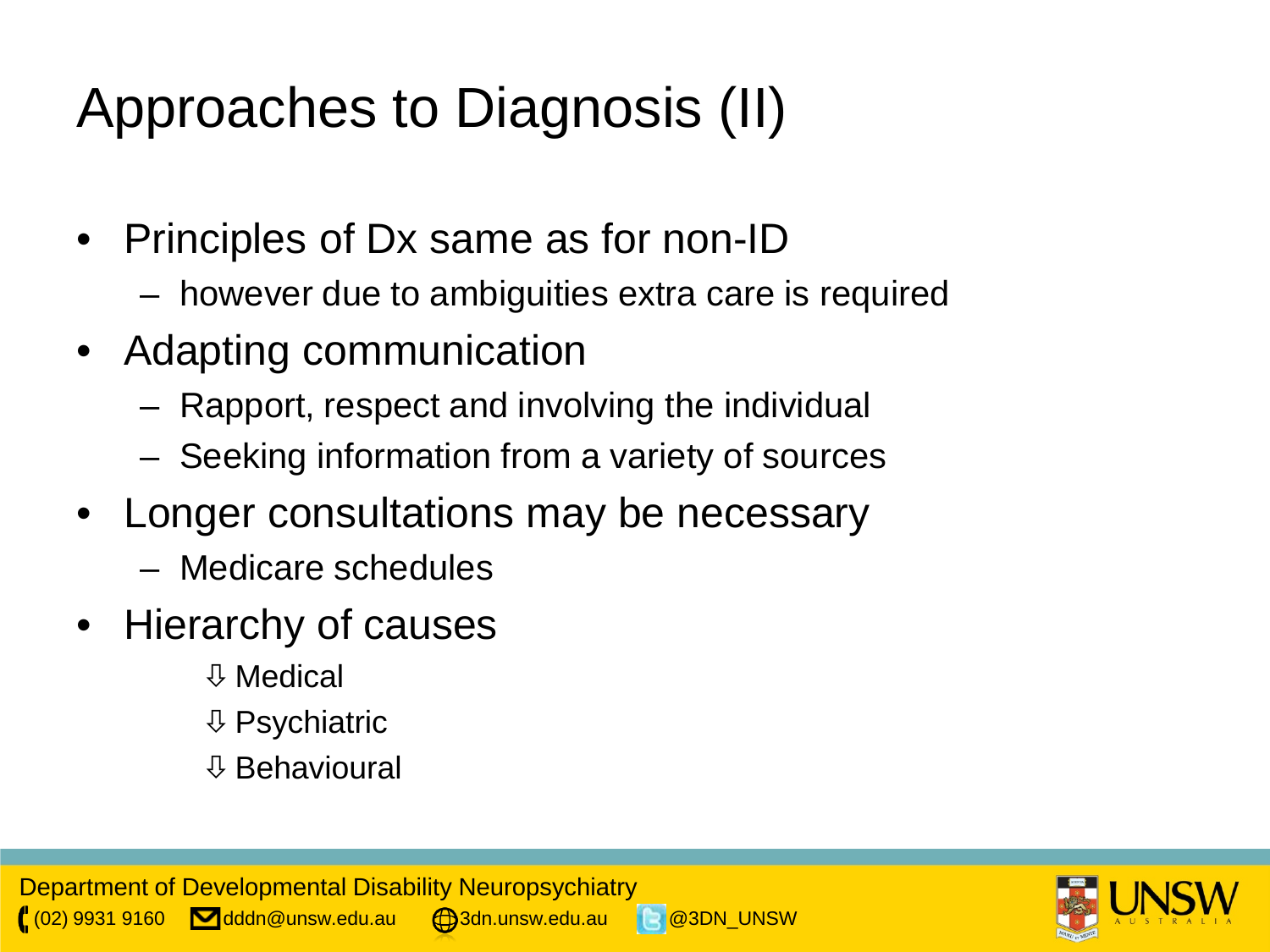## Approaches to treatment in people with ID

- Management of physical and mental illness in people with an intellectual disability should mirror that of the general population.
- Depends on severity/treatment context.
- Biopsychosocial approach:
	- Psychological and behavioural interventions
	- Pharmacological interventions
	- Social support

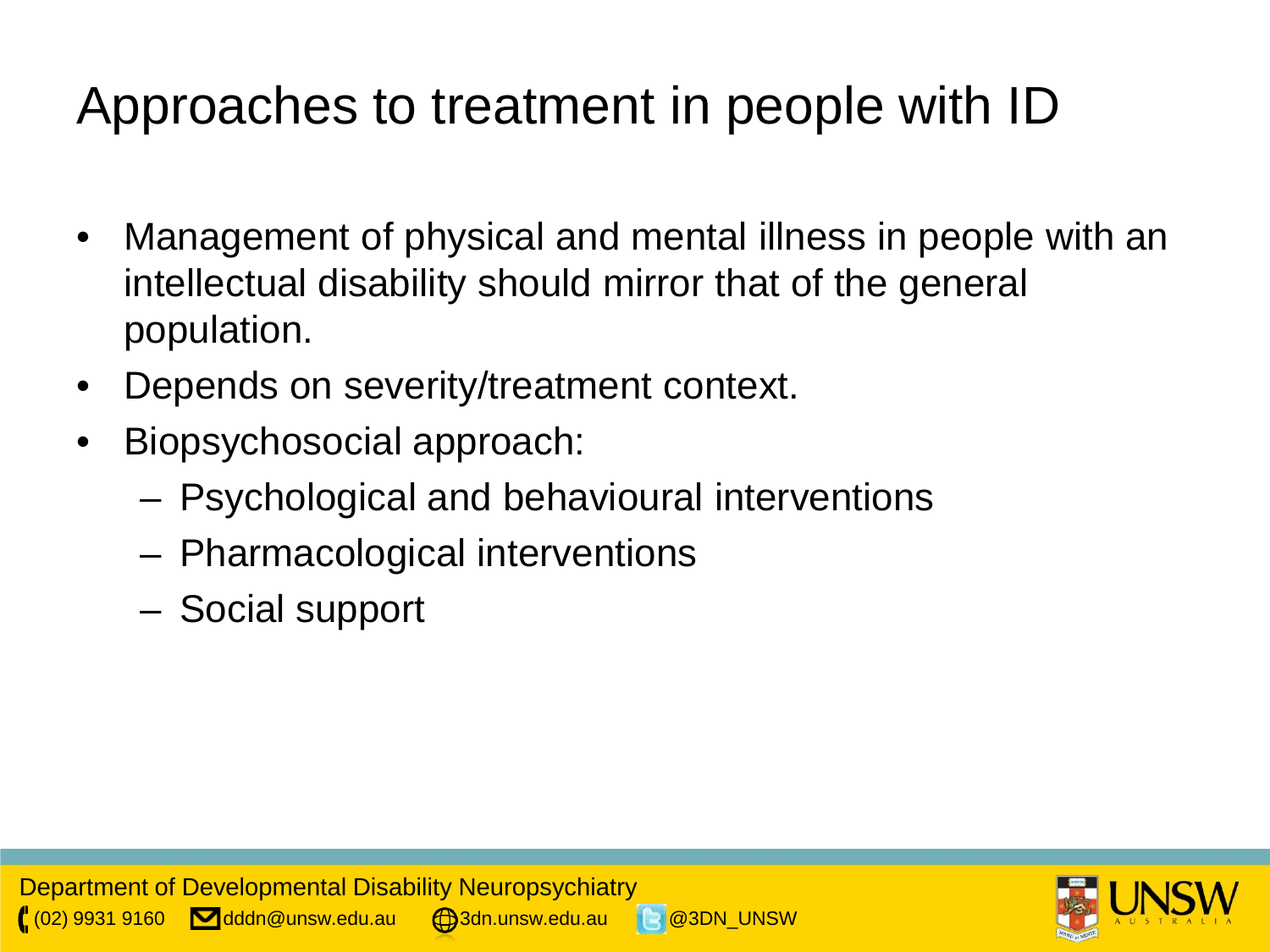# Approaches to Treatment II

• Principles of prescribing and Tx generally the same (applies to medical and mental disorders)

#### HOWEVER

- Possible atypical response to medication
- Higher risk of polypharmacy
- May require active monitoring of side-effects
- May require support to manage compliance
	- Involving carers
	- Simplifying instructions and interventions
	- Etc depends on individual circumstance

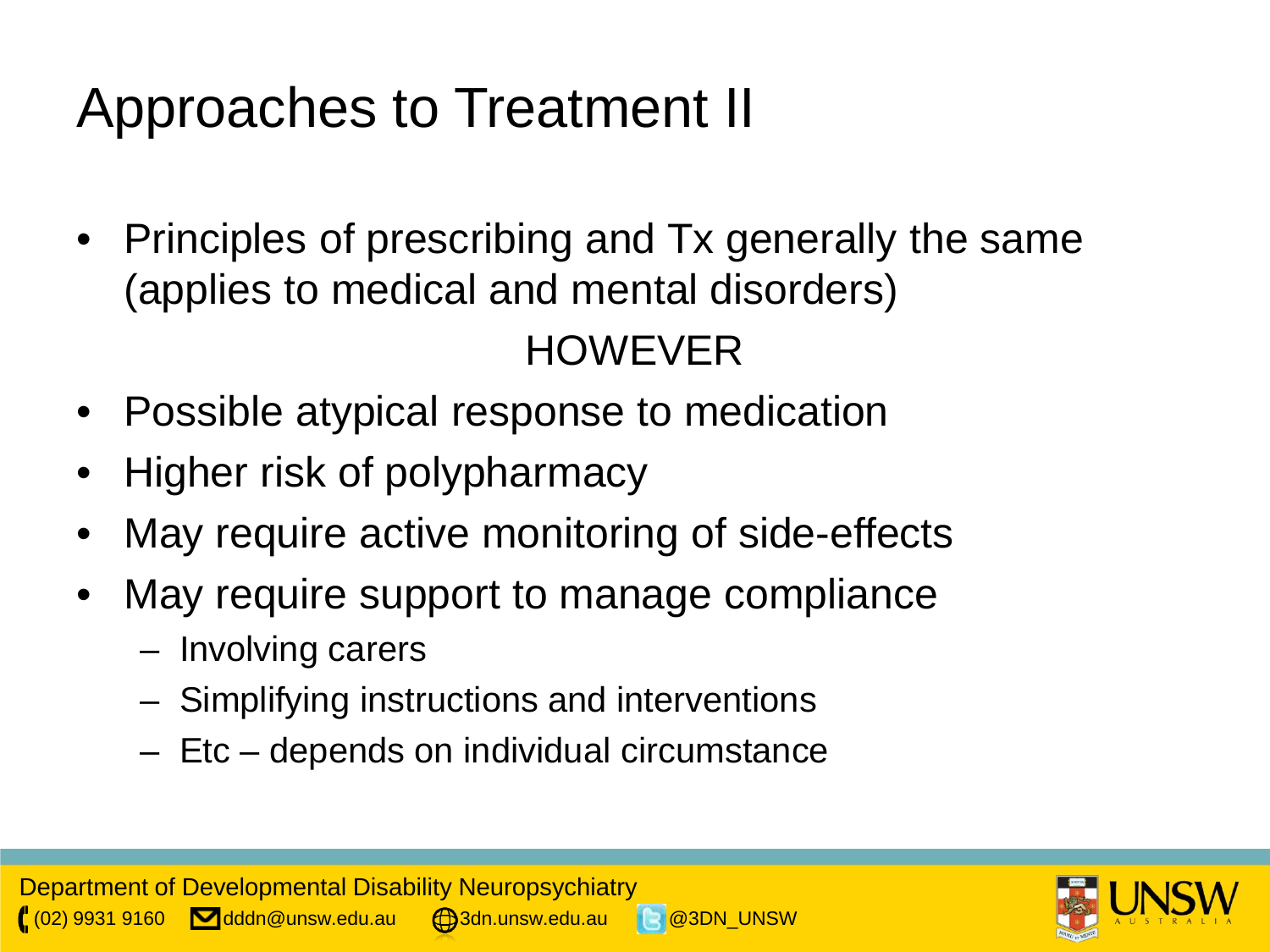

Department of Developmental Disability Neuropsychiatry (02) 9931 9160 dddn@unsw.edu.au (com.unsw.edu.au 8 @3DN\_UNSW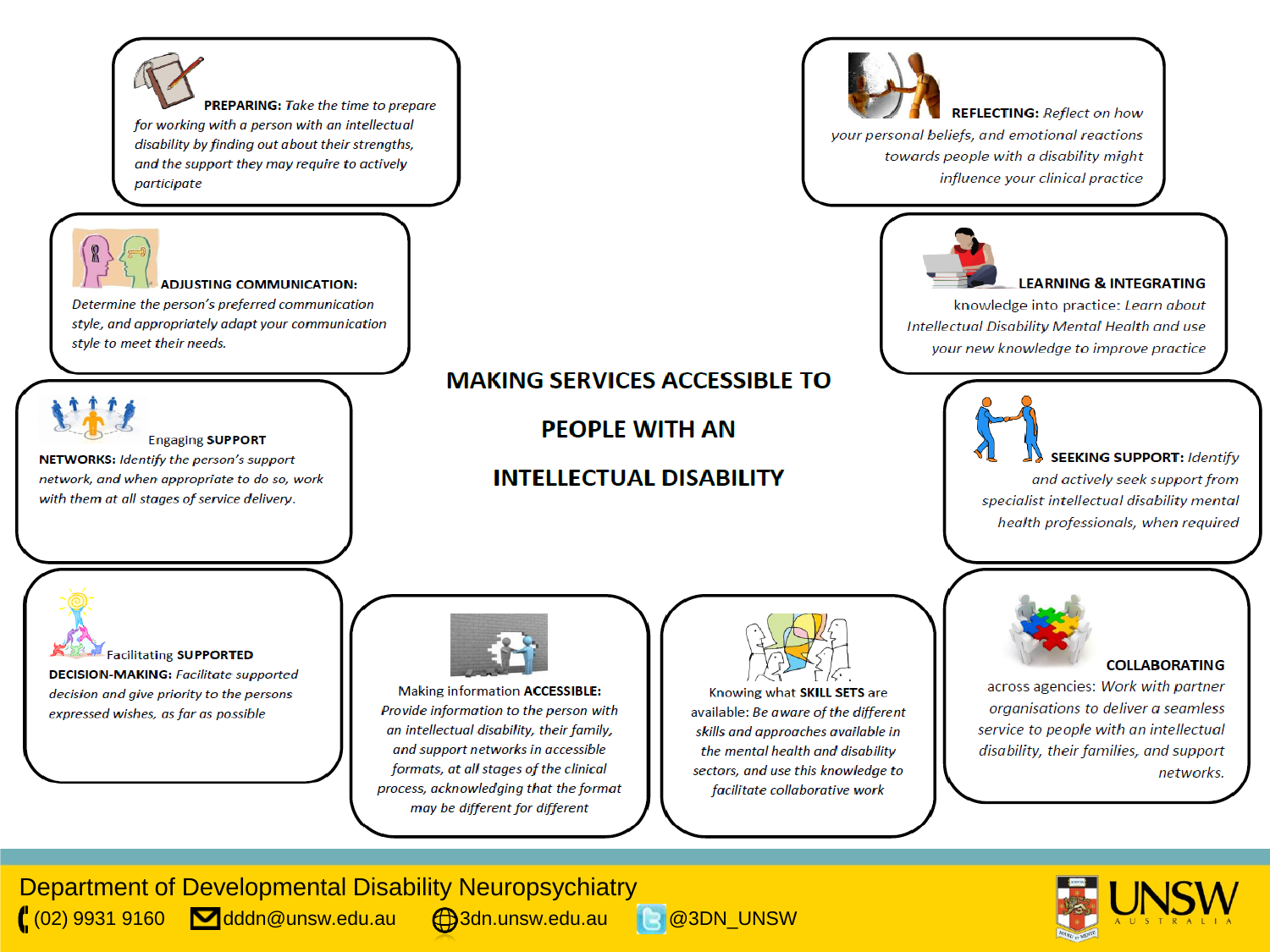# ID Services & Resources

- Cut across service systems and sectors (government, nongovernment)
- Early developmental assessments and interventions
- Disability specific supports
- Educational supports
- Social supports
- Housing and accommodation supports
- Administrative, decision making and legal supports
- Physical and mental health supports
- Support for self advocacy

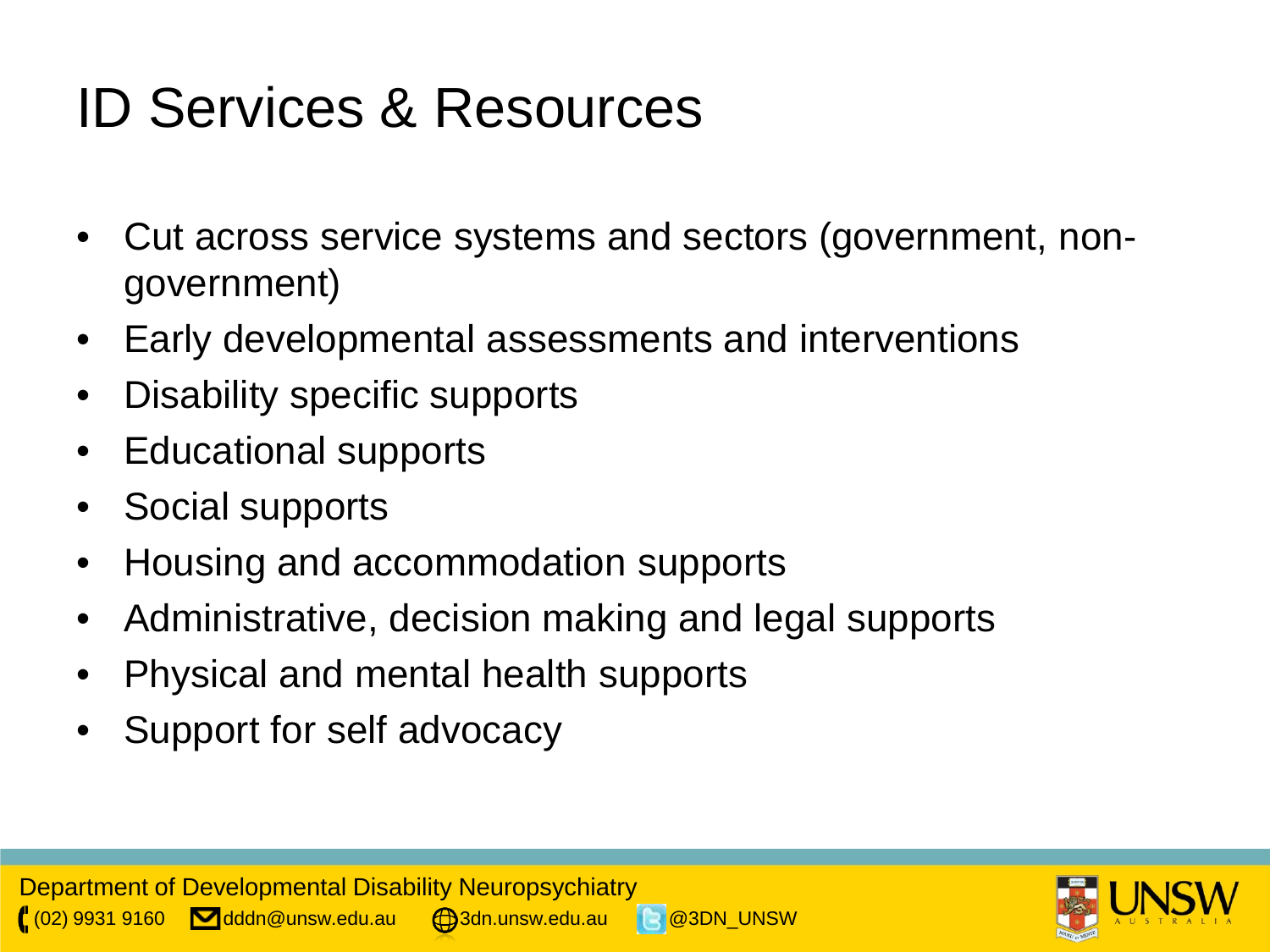# **Conclusions**

- The implications of having an intellectual disability result from the complex interaction of social, family, interpersonal and intrapersonal factors and are shaped by the socio-cultural environment
- People with intellectual disability experience significantly poorer health and mental-health relative to non-ID peers
	- higher morbidity and mortality
	- lower rates of detection and treatment
- Providing appropriate medical care to a person with an intellectual disability means
	- adjusting communication and consultation time as required
	- being aware, open, sensitive and vigilant